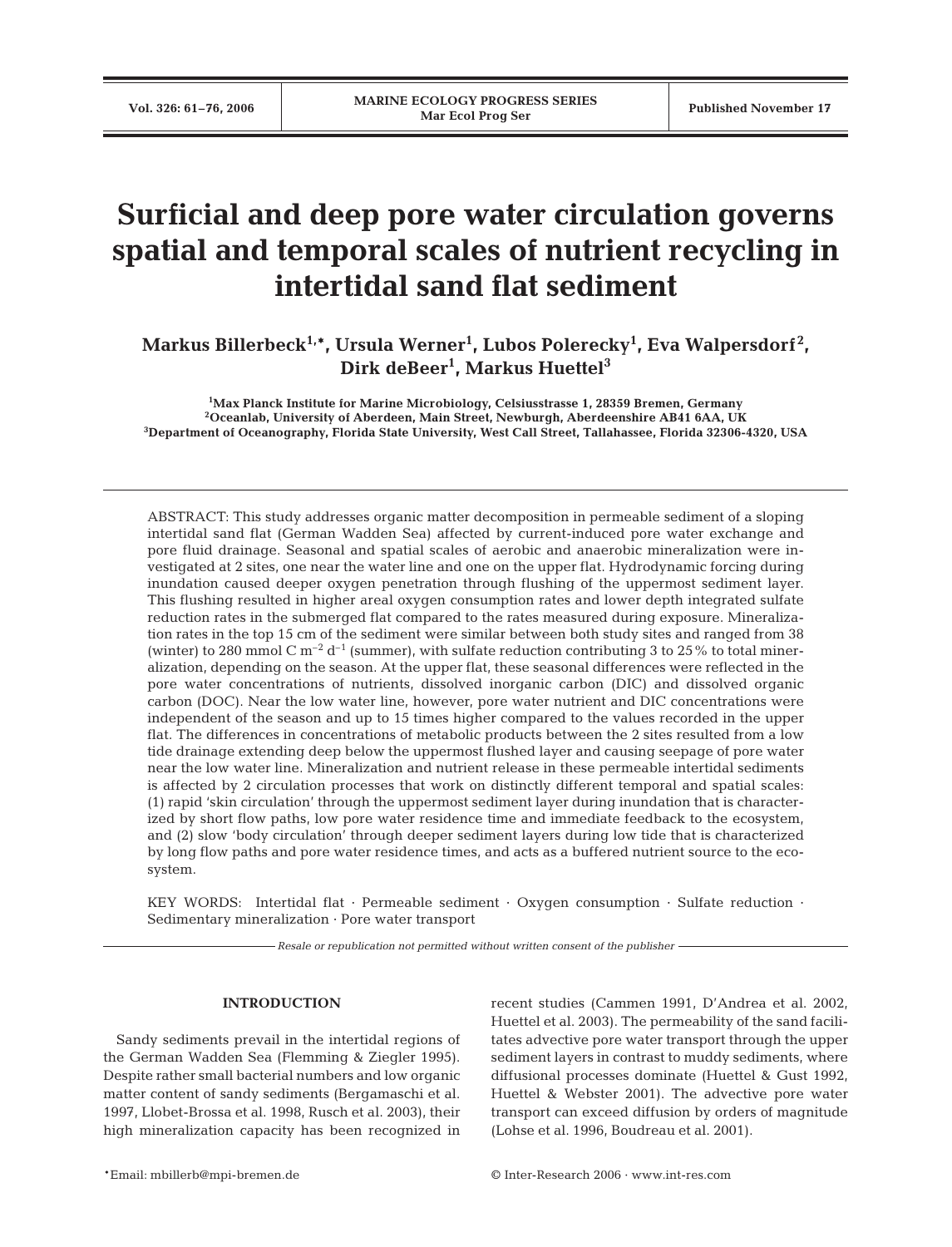During inundation of intertidal sand flats, the percolation of water through the sediment is driven by pressure gradients generated by the interaction of bottom currents with the sediment topography (Thibodeaux & Boyle 1987, Glud et al. 1996) and by waves passing over the permeable bed (van der Loeff 1981, Precht & Huettel 2003). This hydrodynamic forcing provides oxygen to the upper sediment layers and enhances aerobic mineralization of organic matter during inundation (Forster et al. 1996, Dauwe et al. 2001, Werner et al. 2006). The high aerobic mineralization in the upper sediment layers and anaerobic degradation processes deeper in the sediment are fuelled by the filtration of suspended particles and dissolved organic matter from the water column into the permeable bed (Huettel et al. 1996, Rusch et al. 2001). Furthermore, bioturbation and bioirrigation by benthic macrofauna add to the supply of electron acceptors and organic matter to the sediment (Graf & Rosenberg 1997, Aller 2001). Inorganic nutrients, the products of mineralization, are removed from the sand by advective flushing (Huettel et al. 1998) thereby supporting primary production in the water column. The depth of the advective flushing is dependent on the permeability of the sediment and is usually restricted to the top few millimeters to centimeters of the sand bed (Brotas et al. 1990, de Beer et al. 2005). Within this surface layer of the tidal flat, organic matter can be recycled quickly and feedback may be provided to the ecosystem by the removal of the metabolic products from the sediment in a matter of hours to days.

The lack of advective flushing during low tide exposure of intertidal flats leads to the accumulation of metabolic products in the sediment (Rocha 1998, Kuwae et al. 2003). Transport, however, is not restricted to diffusion during exposure. Some benthic bioturbators are still active during exposure (Orvain & Sauriau 2002). Also, pore water may be drained through the permeable sand driven by the buildup of a hydraulic gradient between the seawater level and the slower dropping pore water level (Nielsen 1990). The drainage mechanism transports pore water mainly laterally through the sediment towards the low water line, where pore water discharge can be observed also at the exposed sloping sediment surface constituting an important nutrient input to coastal waters (Howes & Goehringer 1994, Jahnke et al. 2003, Billerbeck et al. 2006). Sediment layers extending deep below the regularly flushed upper layer can be affected by the drainage over horizontal distances between tens and hundreds of meters (Whiting & Childers 1989, Jahnke et al. 2003, Billerbeck et al. 2006). Due to the long residence time and pathways of the pore water within these deeper layers of the intertidal flat, the feedback of mineralization products to the ecosystem is delayed. This large body of the sand flat, thus, may act as a source of nutrients that can support primary production in the system during times of low nutrient concentrations in the seawater.

We hypothesize that, in an intertidal sand flat, 2 main pore water circulation patterns operate on distinctly different temporal and spatial scales, with implications for sedimentary mineralization and recycling of metabolic products: (1) The first pattern is a rapid 'skin circulation' during inundation within the top sediment layer, characterized by short flow paths and short residence times of pore water providing immediate feedback to the system. The advective supply of solutes and particles to the permeable sediment may enhance mineralization in the sediment surface layer. (2) The second pattern is a slower 'body circulation' during exposure of the tidal flat through the surface and deeper layers of the sediment with long flow paths and long pore water residence times. Due to the relatively long time interval between organic matter input and mineralization product release, this 'body circulation' may act as a buffer system for nutrients. In order to test these hypotheses, measurements of oxygen consumption and sulfate reduction were conducted on a sloping intertidal sand flat in the German Wadden Sea and combined with measurements of oxygen penetration depth and pore water concentrations of metabolic products. In order to assess the temporal scales of the mineralization processes, one study site near the low water line and one site at the upper flat were studied on a tidal and seasonal basis.

# **MATERIALS AND METHODS**

**Site description.** Sampling and *in situ* measurements were carried out at the northeastern margin of the Janssand tidal flat (53° 44' 07'' N, 007° 41' 57'' E), an  $11 \text{ km}^2$  intertidal sand flat located in the backbarrier area of the island of Spiekeroog, Wadden Sea, Germany (Fig. 1A). The margin zone of this tidal flat is sloping on average  $1.6 \text{ cm m}^{-1}$  towards the low water line (Fig. 1B). The tidal flat is covered by 1.5 to 2 m of water during high tide, and during low tide, the sand flat becomes exposed for approximately 6 to 8 h, depending on tidal range. A 'lower sand flat' site close to the low water line and an 'upper sand flat' site approximately 45 m upslope the tidal flat (Fig. 1B) were chosen as the main study areas and investigated on a seasonal basis between December 2001 and March 2004 (Table 1). The lower flat site is inundated approximately 3 to 4 h  $d^{-1}$  longer than the upper flat.

**Sediment characteristics.** Grain size was analyzed by dry-sieving the top 10 cm of the sediment and classified according to Wentworth (1922). The porosity of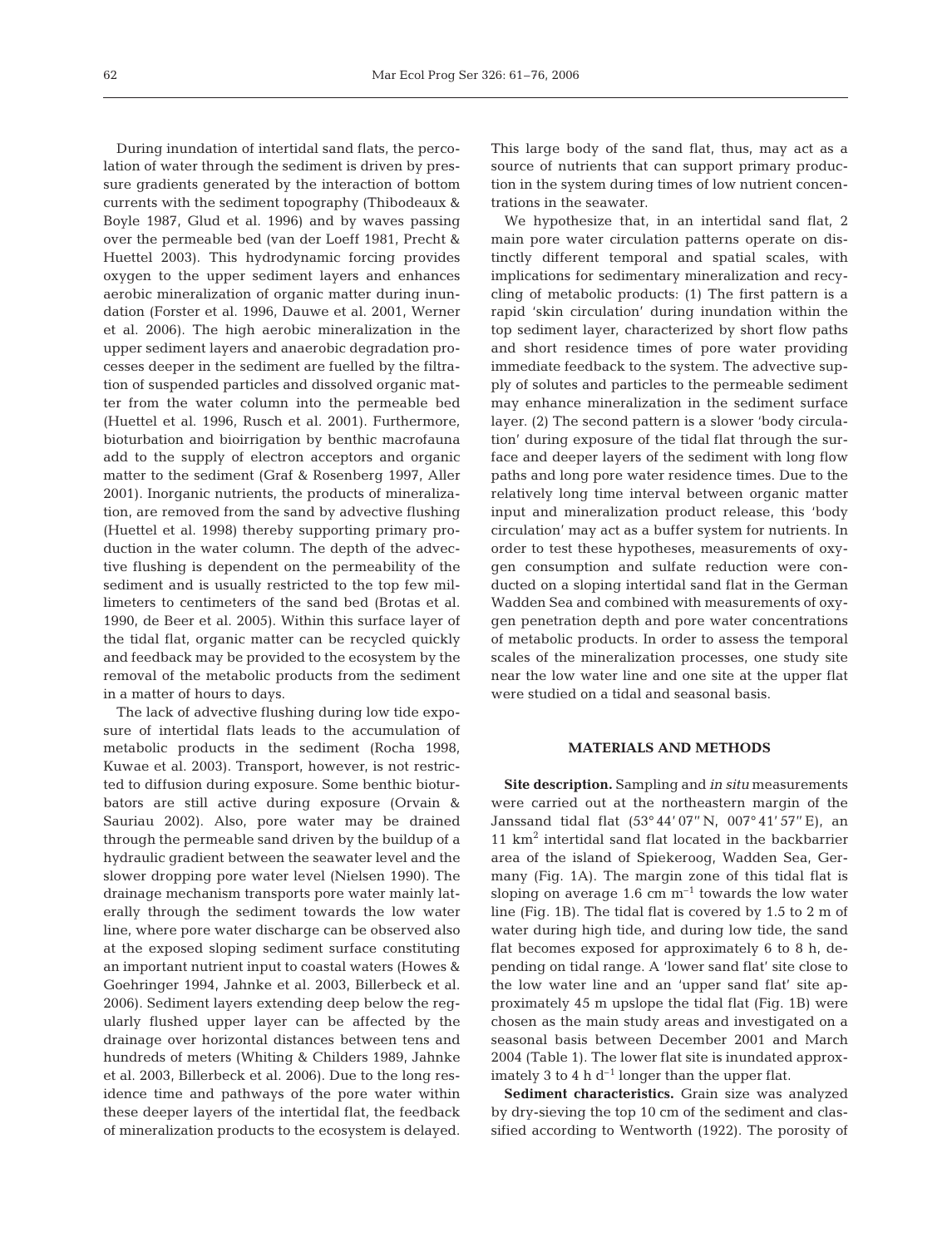

Fig. 1. (A) Study site near the island of Spiekeroog, Wadden Sea, Germany. (B) Tidal flat topography as surveyed during July 2003 relative to mean sea level

the top 15 cm of the sediment was determined in 1 cm intervals from the weight loss of a known volume of sediment after drying at 60°C until weight constancy was achieved. In July 2003, porosity of the top 10 cm of the sediment was measured every 2 h during exposure at the upper tidal flat. The permeability of the top 15 cm of the sediment was measured using the constant head method described in Klute & Dirksen (1986). Sediment samples for total carbon (TC) and total inorganic carbon (TIC) measurements were sectioned into 0.5 to 1 cm intervals down to 10 cm depth and stored frozen. Prior to analysis, sediment samples were freeze-dried, ground and homogenized. Sample aliquots were then transferred into tin-cups for TC measurements and analysed with a Heraeus® CHNOrapid elemental analyzer using sulfanilamide as a calibration standard. TIC sample aliquots were measured by coulometric titration on a UIC® CM5012, and total organic carbon (TOC) was calculated by subtracting TIC from TC.

**Pore water solutes.** For pore water analysis (nutrients, dissolved inorganic carbon [DIC], dissolved organic carbon [DOC] and sulfate), 4 to 6 sediment cores were collected with a 36 mm core liner during low tide from the upper and lower sand flat sites. Additional sediment cores were collected over a tidal cycle from the upper sand flat site (20 min after inundation, high tide peak and low tide) between March and December 2002. The sediment cores were processed immediately after collection inside a glove box that was flushed with inert argon gas. Cores were sectioned to a depth of 10 to 20 cm (1 cm intervals to 10 cm depth, 2 cm intervals below), and sediment slices of the same depth were pooled to obtain a sufficient volume of pore water. The pooled sediment was transferred to a plastic Buechner funnel with a nylon mesh preventing loss of sediment through the funnel. The funnel with sediment was inserted into a pressure container such that the outflow end of the funnel protruded from lower end of the container. An inlet on the opposite side of the funnel permitted gas flow into the container. The pore water then was separated from the sediment matrix by flushing the pressure container for ca. 20 s with argon gas. In December 2001, pore water was sampled down to 15 cm sediment depth in 2.5 cm intervals with a pore water sipper as described in Huettel (1990). Pore water profiles were replicated 12 times at the upper flat and 6 times at the lower flat with the sipper. All pore water samples were passed through 0.2 µm nylon syringe filters. Aliquots for DIC analysis were preserved with 20 µl of a saturated mercury chloride solution in 2 ml Zinnser vials without headspace and kept refrigerated until further processing. Volumes of 3 to 5 ml of pore water were transferred to precombusted glass vials for DOC analysis or into plastic vials for nutrient and sulfate measurements and kept frozen.

Pore water nutrients were measured spectrophotometrically with a Skalar Continuous-Flow-Analyzer according to Grasshoff et al. (1999). Pore water DIC was determined by flow injection analysis (Hall & Aller 1992) with freshly prepared  $NAHCO<sub>3</sub>$  calibration standards. For the analysis of DOC, total dissolved carbon and DIC were measured by high temperature catalytic oxidation on a Shimadzu® TOC-5050A analyzer using bicarbonate and phthalate as calibration standards. DOC concentration was obtained by subtraction of DIC from total dissolved carbon. Pore water sulfate concentration was determined with a Dionex® ion chromatograph using IonPac® AS9-HC analytical and IonPac® AG9-HC guard columns.

*In situ* **sensor measurements.** *In situ* measurements of oxygen penetration depth were performed by microsensors mounted on an autonomous profiler as described in Glud et al. (1999) and Wenzhöfer et al.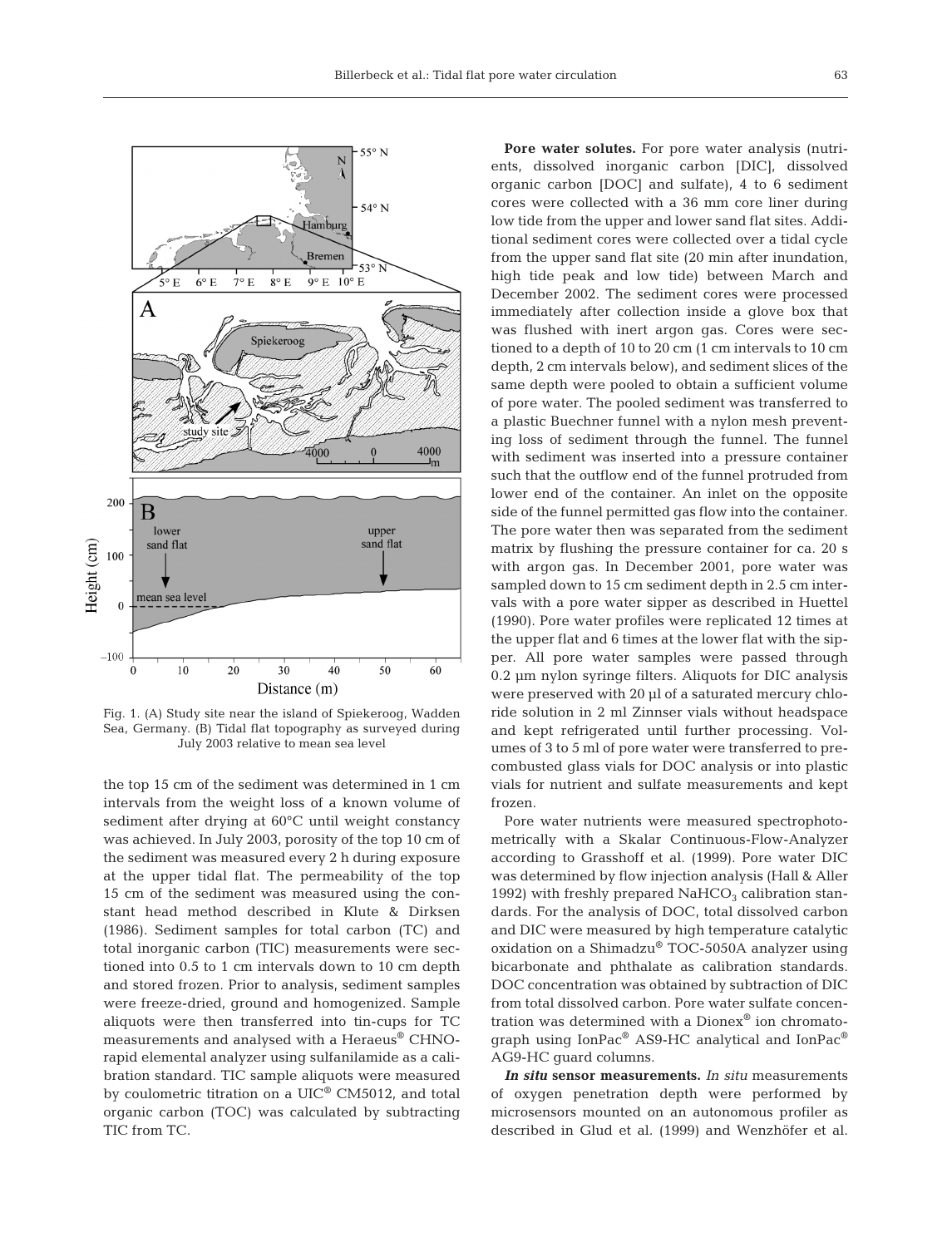Table 1. Number and type of measurements made during the field surveys conducted between December 2001 and March 2004 and measured temperature (

made during the field surveys conducted between

of measurements

Table 1. Number and type of measures<br>Numbers in brackets denote replicate

December 2001 and March 2004 and measured temperature (*T*) range.<br>d inorganic carbon, DOC: dissolved organic carbon, U: upper sand flat;

(2000). Oxygen concentration was measured with Clark type oxygen microelectrodes (Revsbech 1989) with 300 µm tip diameter, an actual sensing surface of 5 µm and less than 5 s response time  $(t_{90})$ . The profiler was set up during low tide on the sediment with the microsensors initially positioned 1 to 2 cm above the sediment surface. Downward oxygen profiles were measured over at least one tidal cycle to a sediment depth of 6 cm in 1 mm intervals. Repeated profiles were measured every 20 to 60 min. The oxygen sensors sometimes produced persistent holes in the sediment during low tide; such profiles were discarded from the data set.

**Measurement of oxygen consumption rates (OCR).** Volumetric OCRs were measured at *in situ* temperatures on freshly collected sediment cores in the laboratory. The sediment cores were percolated with aerated ambient seawater until oxygen was present in high concentrations at the desired measurement depth. After stopping the percolation, the decrease in oxygen concentration was monitored either with a Clark type oxygen microelectrode or a planar optode (de Beer et al. 2005, Polerecky et al. 2005) (Table 1). Consistency of both methods was demonstrated by Polerecky et al. (2005). The initial decrease in oxygen concentration was considered as the potential volumetric oxygen consumption rate (pOCR). Assessment of pOCR with the microsensor was carried out by positioning the sensor in the sediment core at defined depths at 2 to 5 mm intervals, and repetitively percolating water through the same core. The planar optode technique permitted the calculation of respiration rates with a resolution of  $\approx 300$  µm over the optode area (ca. 25  $\times$  150 mm; resulting oxygen image size  $80 \times 480$  pixels). All measurements were performed on 2 replicate cores down to 8 cm sediment depth and in the dark to prevent photosynthesis.

Areal oxygen consumption rates (aOCR) were obtained by integrating the measured pOCR over the oxygen penetration depths measured *in situ* by the autonomous profiler and relating the result to surface area. As pOCR data were only available from June 2002, pOCR determined during December 2002 and March 2004 were combined with oxygen penetration depths measured in December 2001 and March 2002, respectively, to estimate areal OCR for the latter months. Areal oxygen consumption was estimated to be equal to total mineralization, assuming that reduced substances from anaerobic decay (e.g. sulfide from sulfate reduction) contributed to the measured oxygen consumption rates (Jørgensen 1982).

**Potential (pSRR) and maximum/minimum sulfate** reduction rates (SRR<sub>max</sub> and SRR<sub>min</sub>). Sulfate reduction rates were measured in 2 to 3 replicate sediment cores with the tracer whole core incubation method

| Survey                 |           |                                                                                                                               | Sediment            | characteristics-        |      |                                                                     | - Pore water solutes                                                |                                                  |                                                                                                         | - In situ measurements and rates |                      |
|------------------------|-----------|-------------------------------------------------------------------------------------------------------------------------------|---------------------|-------------------------|------|---------------------------------------------------------------------|---------------------------------------------------------------------|--------------------------------------------------|---------------------------------------------------------------------------------------------------------|----------------------------------|----------------------|
|                        | ြစ        | TOC                                                                                                                           | Porosity            | Permeability Grain size |      | Nutrients                                                           | DIC                                                                 | DOC                                              | penetration<br>Oxygen                                                                                   | consumption<br>Oxygen            | reduction<br>Sulfate |
| <b>December</b>        | $4 - 5$   | U(15)                                                                                                                         |                     |                         |      | J(12)                                                               |                                                                     | J(1)                                             | $U(1)^b$                                                                                                |                                  | $\overline{J}$ (3)   |
| $3 - 142001$           |           |                                                                                                                               |                     |                         |      | $L(6)$                                                              |                                                                     | $\mathsf{L}\left( 1\right)$                      |                                                                                                         |                                  | $\mathsf{L}\ (3)$    |
| $11 - 202002$<br>March | $6 - 8$   | U(10)                                                                                                                         | J(1)                |                         |      | U(4)                                                                | U(3)                                                                | U(4)                                             | $\begin{array}{c} \mathbf{L}\left( \mathbf{1}\right) \\ \mathbf{U}\left( \mathbf{1}\right) \end{array}$ |                                  | U(3)                 |
| June                   | $16 - 25$ |                                                                                                                               | J(2)                | U(5)                    |      | U (4)                                                               | U (2)                                                               | U (4)                                            |                                                                                                         | J (2) microsensor                |                      |
| $04 - 152002$          |           |                                                                                                                               |                     | L(4)                    |      | $\mathsf{L}\left( 1\right)$                                         | $\mathsf{L}\left( 1\right)$                                         | $\mathsf{L}\left( 1\right)$                      |                                                                                                         | L(2) microsensor                 |                      |
| September              | $11 - 22$ | $\begin{array}{c} \mathtt{U}\ (1) \\ \mathtt{L}\ (10) \\ \mathtt{U}\ (1) \\ \mathtt{L}\ (11) \\ \mathtt{L}\ (11) \end{array}$ |                     |                         |      |                                                                     |                                                                     |                                                  | せいとう<br>ローロー                                                                                            | U(2) optode                      | ยิติอิยิ<br>มมม      |
| $25 - 292002$          |           |                                                                                                                               |                     |                         |      | $\begin{array}{c} \mathbf{U}\ (4) \\ \mathbf{L}\ (1) \end{array}$   |                                                                     | $\begin{array}{c} 1.3 \\ 0.1 \\ 1.4 \end{array}$ |                                                                                                         | L(2) optode                      |                      |
| December               | $-2 - 6$  |                                                                                                                               | n<br>Sebas<br>Sebas |                         |      | $\begin{array}{c} \mathbf{U}\ (4) \\ \mathbf{L}\ (1) \end{array}$   | phph<br>Dhph                                                        |                                                  |                                                                                                         | U (2) optode                     |                      |
| $03 - 092002$          |           |                                                                                                                               |                     |                         |      |                                                                     |                                                                     |                                                  |                                                                                                         |                                  |                      |
| July                   | $15 - 28$ | U(9)                                                                                                                          | $U(2)^{\epsilon}$   | U(6)                    | U(1) |                                                                     |                                                                     | U(2)                                             |                                                                                                         | U(3) optode                      |                      |
| 22-31 2003             |           | L(T)                                                                                                                          | L(1)                | $L(6)$                  |      | $\begin{array}{c} \mathbf{U} \ (2) \\ \mathbf{L} \ (1) \end{array}$ | $\begin{array}{c} \mathbf{U} \ (2) \\ \mathbf{L} \ (1) \end{array}$ | $\mathsf{L}\left( 1\right)$                      |                                                                                                         |                                  |                      |
| March                  | $3 - 14$  |                                                                                                                               |                     |                         |      | U (1)                                                               | U(1)                                                                | $U\left( 1\right)$                               | pupu<br>pupu                                                                                            | U (2) microsensor                |                      |
| $25 - 312004$          |           | L(8)                                                                                                                          |                     |                         |      | $\perp(1)$                                                          | L(1)                                                                | $\perp(1)$                                       |                                                                                                         |                                  |                      |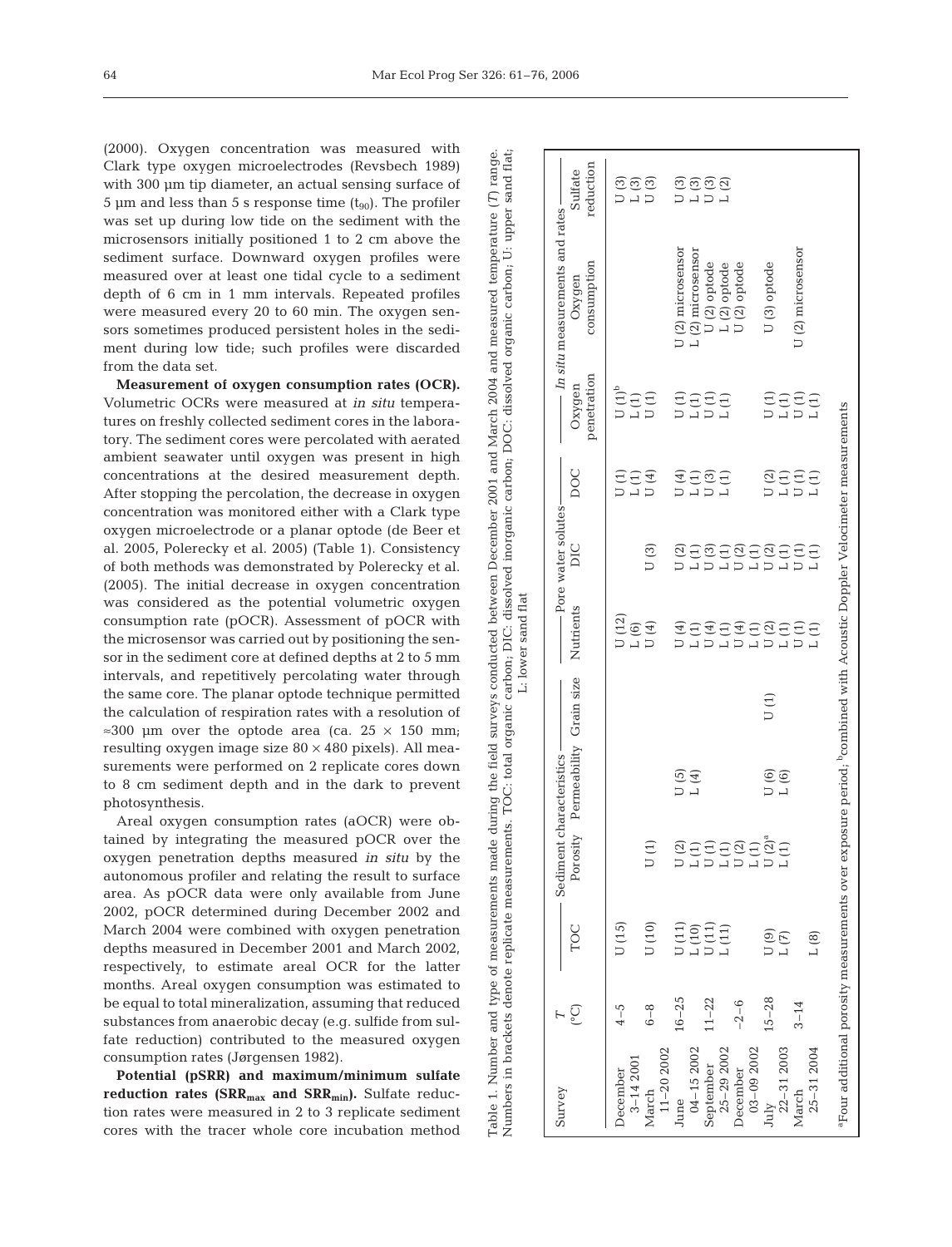(Jørgensen 1978) modified for permeable sediments (de Beer et al. 2005) (Table 1). Radiolabeled  ${}^{35}SO_4{}^{2-}$ (Amersham™) was added to 70 ml of ambient seawater in the laboratory to obtain a specific activity of  $340 \, \text{MBq}$  mol<sup>-1</sup> SO<sub>4</sub><sup>2-</sup>. The seawater-tracer solution was allowed to percolate into the sediment from the top of the core leading to a homogenous distribution of tracer within the permeable sand. After incubating the sediment at average *in situ* temperatures for 4 to 6 h, the core was sliced into 1 cm sections and the incubation stopped by placing the slices into 20% ZnAc. The samples were processed with the cold chromium distillation procedure (Kallmeyer et al. 2004) that is based on the single step chromium reduction method (Fossing & Jørgensen 1989). Radioactivity of  ${}^{35} \text{SO}_4 {}^{2-}$  and Total Reduced Inorganic Sulfure (TRIS) was measured with a liquid scintillation counter (Packard™ 2500 TR) using the Lumasafe Plus® scintillation cocktail. The calculation of sulfate reduction rates accounted for the measured porosities and pore water sulfate concentrations. Sediment horizons that are regularly supplied with oxygen by *in situ* advective transport can become anoxic during the stagnant incubation conditions and the measured sulfate reduction rates may, therefore, represent an overestimation of actual *in situ* rates. On the other hand, pore water flow conditions cannot be applied during the incubation due to the resulting relocation of the radiolabeled sulfides from their place of production. Hence, *in situ* sulfate reduction rates were estimated in a maximum/minimum scenario, with the maximum (SRRmax) estimated by integrating pSRR over the entire measurement depth. The minimum  $(SRR_{min})$ was obtained by integrating pSRR only over the varying anoxic sediment depths down to 15 cm, as inferred from the *in situ* oxygen penetration depths.

**Measurement of near bottom flow velocities.** Near bottom water flow was measured using a Nortek™ Acoustic Doppler Velocimeter (ADV) combined with the *in situ* determination of oxygen penetration depths in December 2001. The ADV measured 3 component flow velocities (*x*, *y*, *z*) at a sampling frequency of 25 Hz within a cylindrical sampling volume (ca. 6 mm  $\varnothing$  × 6 mm) located 100 mm below the probe. The ADV was mounted on a tripod with a profiling unit and flow velocities were measured stepwise for 30 s at 1 cm intervals from 1 to 25 cm above the sea floor over the inundation period. The average water current velocities were calculated for each height as the scalar of the 3 velocity vectors averaged over the 30 s measurement intervals.

**Data analysis.** Statistical analysis of differences between sampling sites and seasons were performed at a 95% confidence level ( $p < 0.05$ ). Pore water data as well as rates of oxygen consumption and sulfate reduction were analyzed with the nonparametric Mann-Whitney *U* -Test for pairwise comparisons and the Kruskal-Wallis *H* -Test for between-group analysis. After detection of significance in the group analysis, the  $\chi^2$  approach was used as a post hoc test to identify the significance between the populations. Linear regression analysis was performed at a 95% confidence level for daily aOCR, SRR<sub>min</sub> and SRR<sub>max</sub> (dependent variables) against mean seasonal temperature (independent variable) as well as for oxygen penetration depth (dependent variable) against bottom flow velocity (independent variable).

# **RESULTS**

## **Sediment characteristics**

The Janssand tidal flat is characterized by well sorted ( $\sigma$  < 0.38 phi) fine quartz sands with a mean grain size of 176 µm (2.5 phi). With permeabilities ranging between 7.2 and  $9.5 \times 10^{-12}$  m<sup>2</sup> at the upper flat and between 0.5 and  $3.1 \times 10^{-12}$  m<sup>2</sup> at the lower flat; the sediment at both study sites permits advective pore water flows. The porosity of the top 15 cm of the sediment was 34.7 and 39.5% at the upper and lower flat sites, respectively. The porosity measurements taken at 2 h intervals in July 2003 showed that the porosity of the top 10 cm of the sediment remained almost constant during the entire exposure period (range between 36.4 and 38.6%). A glassy sediment surface and visual observation of water runoff at the lower flat site during exposure indicated a discharge of draining pore water. This was not observed at the upper sand flat site, where the sediment surface had a 'dry' appearance during low tide. The sediment was organic poor during all seasons with mean TOC contents ranging between 0.04 and 0.11% at the upper flat and 0.06 and 0.13% at the lower flat. The sedimentary TOC content showed no seasonal trend at either study site.

## **pOCR and pSRR**

The pOCR at the lower sand flat was similar to that measured at the upper flat during June and September 2002 (Fig. 2), except in a zone of higher pOCR activity that was detected between 0.8 and 1.6 cm sediment depth in June 2002 ( $p < 0.001$ ). During September 2002, mean pOCR were slightly lower at the lower sand flat site  $(p < 0.01)$  but very variable between cores in the top cm of sediment (Fig. 2). After a repeated flushing of the sediment core from the lower flat that exhibited highest pOCR, the rates decreased considerably, suggesting that oxidation of reduced solutes or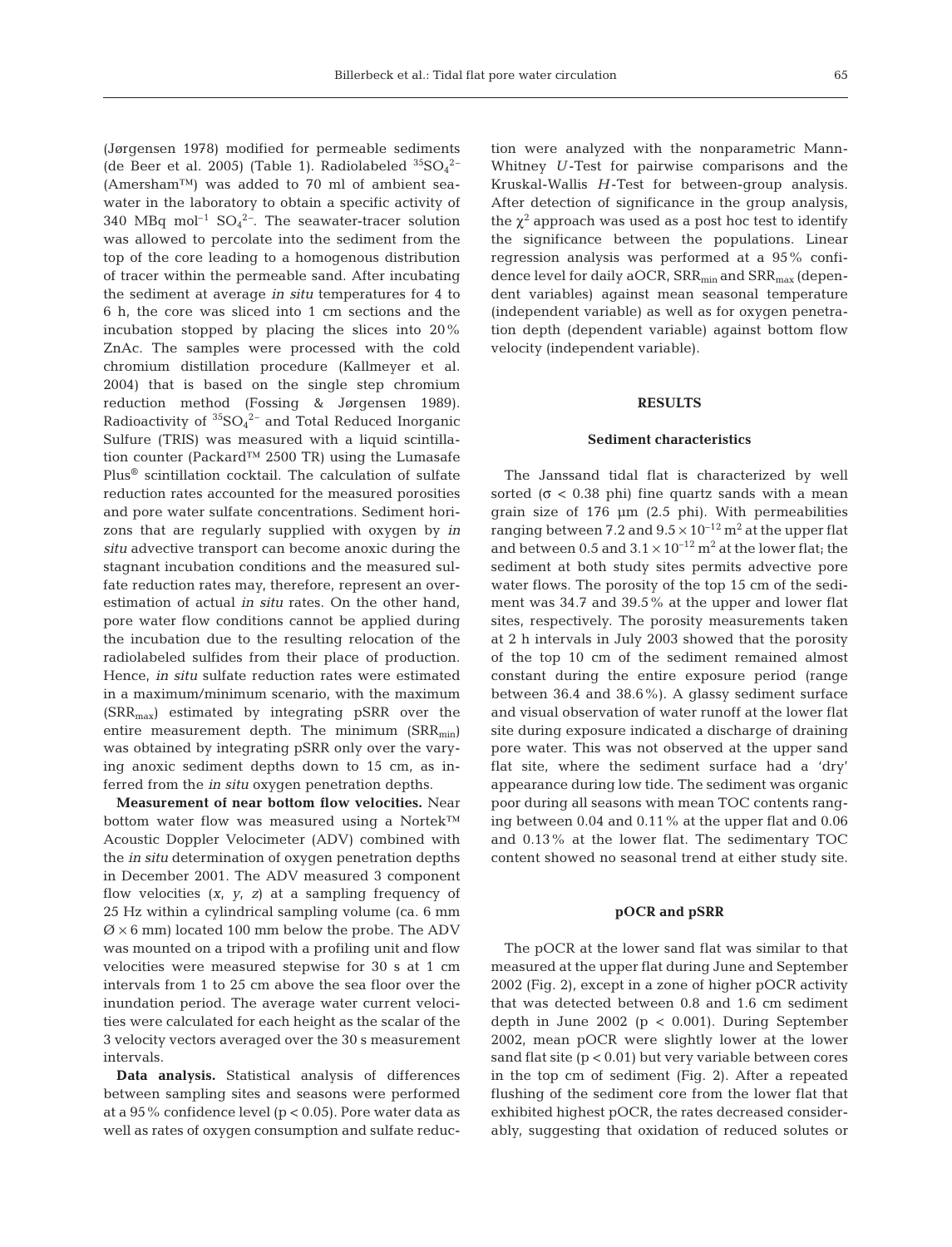

Fig. 2. Potential volumetric oxygen consumption rates (pOCR) at the upper and lower sand flats during June and September 2002. Rates are plotted as the mean of 2 cores with the range as error bars down to the maximum penetration depth of oxygen for the respective months. For clarity, only every third datapoint (every 1 mm) is shown from the planar optode measurements in September

particle bound material largely contributed to the higher rates during the first measurement in September 2002. No reduction in pOCR in the regularly oxygenated sediment layer was observed during repeated measurements of sediment cores from the upper sand flat (Polerecky et al. 2005).

In the regularly oxygenated sediment layer down to the maximum oxygen penetration depth, the pOCR showed a clear seasonal trend at the upper sand flat (Fig. 3) with lower rates during the winter months (December, March) than during summer (June, September, July) (p < 0.001). While pOCR did not differ between June and September 2002, highest pOCR were measured during the extraordinarily warm July



Fig. 3. Potential volumetric oxygen consumption rates (pOCR) at the upper sand flat between June 2002 and March 2004. All rates are plotted as the mean of 2 cores (3 cores in July 2003) with the range as error bars down to the maximum oxygen penetration depth for the respective months. For clarity, only every third datapoint (every 1 mm) is shown from the planar optode measurements in September, December and July

in 2003. Below the maximum oxygen penetration depth, pOCR increased at both study sites during most months, but remained constant or decreased during September 2002 at the upper and lower flat sites, respectively (data not shown).

Similar to the pOCR measurements, site differences in pSRR were small between the upper and lower flat (Fig. 4). The pSRR rates were only marginally higher at the lower sand flat site  $(p < 0.05)$  during December 2001 and June 2002 and did not differ between the upper and lower flats during September 2002.

As compared to pOCR, the seasonal trend was less pronounced for pSRR (Fig. 4). Highest SRR were measured in September 2002 in 2 to 3 cm sediment depth at both study sites. Except for this zone of higher activity, no difference in pSRR was detected between September 2002, June 2002, and December 2001 for the upper and lower sand flat sites. Significantly lower potential of sulfate reduction was, however, measured at the upper sand flat during March 2002 (p < 0.001). The highest potential of sulfate reduction was usually measured in sediment layers located near the maximum depth of oxygen penetration (Fig. 4). Below this zone of higher activity, pSRR decreased with sediment depth in most profiles.

# **aOCR and depth-integrated SRRmax and SRRmin**

In situ aOCR and SRR<sub>min</sub> were calculated from the measured potential rates (pOCR, pSRR) and *in situ*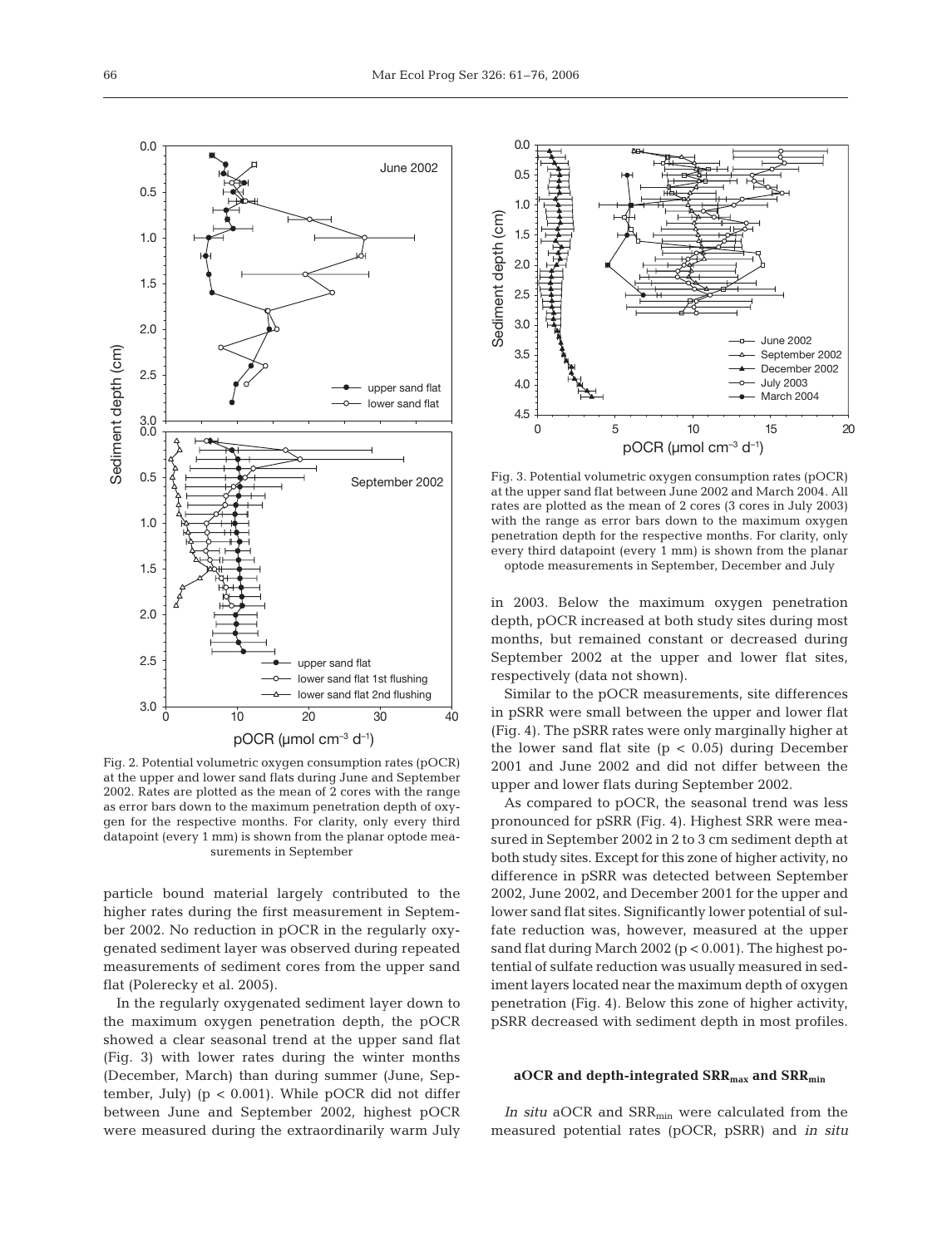

Fig. 4. Potential volumetric sulfate reduction rates (pSRR) at the upper and lower sand flat sites between December 2001 and September 2002 (March 2002 only upper flat). Mean and standard deviation (error bars) were calculated from 3 replicate cores. The maximum oxygen penetration depth is marked with dashed (upper flat) and solid (lower flat) lines

oxygen penetration depths, since oxygen can inhibit the activity of sulfate reducers (Marschall et al. 1993). The maximum value for depth-integrated  $SRR_{max}$  is not corrected for oxygen penetration depth, as sulfate reduction activity has also been measured within the regularly oxygenated sediment layer (Jørgensen 1977, Jørgensen & Bak 1991).

Oxygen generally penetrated deeper into the sediment during inundation than during exposure of the tidal flat (Fig. 5). At the upper sand flat, the maximum penetration depth of oxygen into the sediment was 4.2 cm in December and varied between 2.4 and 2.8 cm for all other investigated months. Due to the deeper oxygen penetration, aOCR (Figs. 5 & 6A) was significantly higher during inundation compared to exposure (at least p < 0.05). Areal OCR followed a seasonal trend at the upper flat with lowest rates during December 2001, intermediate during March, June, September 2002 and March 2004 and highest rates during the very warm July 2003 (Fig. 6). The maximum oxygen penetration depth was also 2.4 to 2.8 cm at the lower sand flat. The aOCR at the lower flat was higher during June 2002 and similar to the upper flat during September 2002 (Fig. 6B).

The conservative minimum value for depthintegrated SRR<sub>min</sub> was obtained by integrating pSRR over the anoxic sediment depth down to 15 cm. Thus, SRRmin rates were inversely related to OCR with slightly lower rates during inundation than during exposure (Fig. 7).  $SRR_{min}$  were low during March 2002 and rather constant during all other months. The depth-integrated SRR at the upper and lower flats were similar.

Daily rates of areal oxygen consumption and depthintegrated sulfate reduction for all investigated months are presented for a full day and for exposure and inundation periods in Table 2. A significant linear relationship was found between mean temperature and daily aOCR at the upper sand flat ( $p < 0.05$ ,  $r^2 = 0.68$ ). The relationship between mean temperature and daily  $SRR_{min}/SRR_{max}$ , however, was not significant, due to the relatively high sulfate reduction during December. Daily oxygen consumption rates at the lower sand flat were 2.8 times higher during June 2002 as compared to the upper flat as a result of the higher volumetric OCR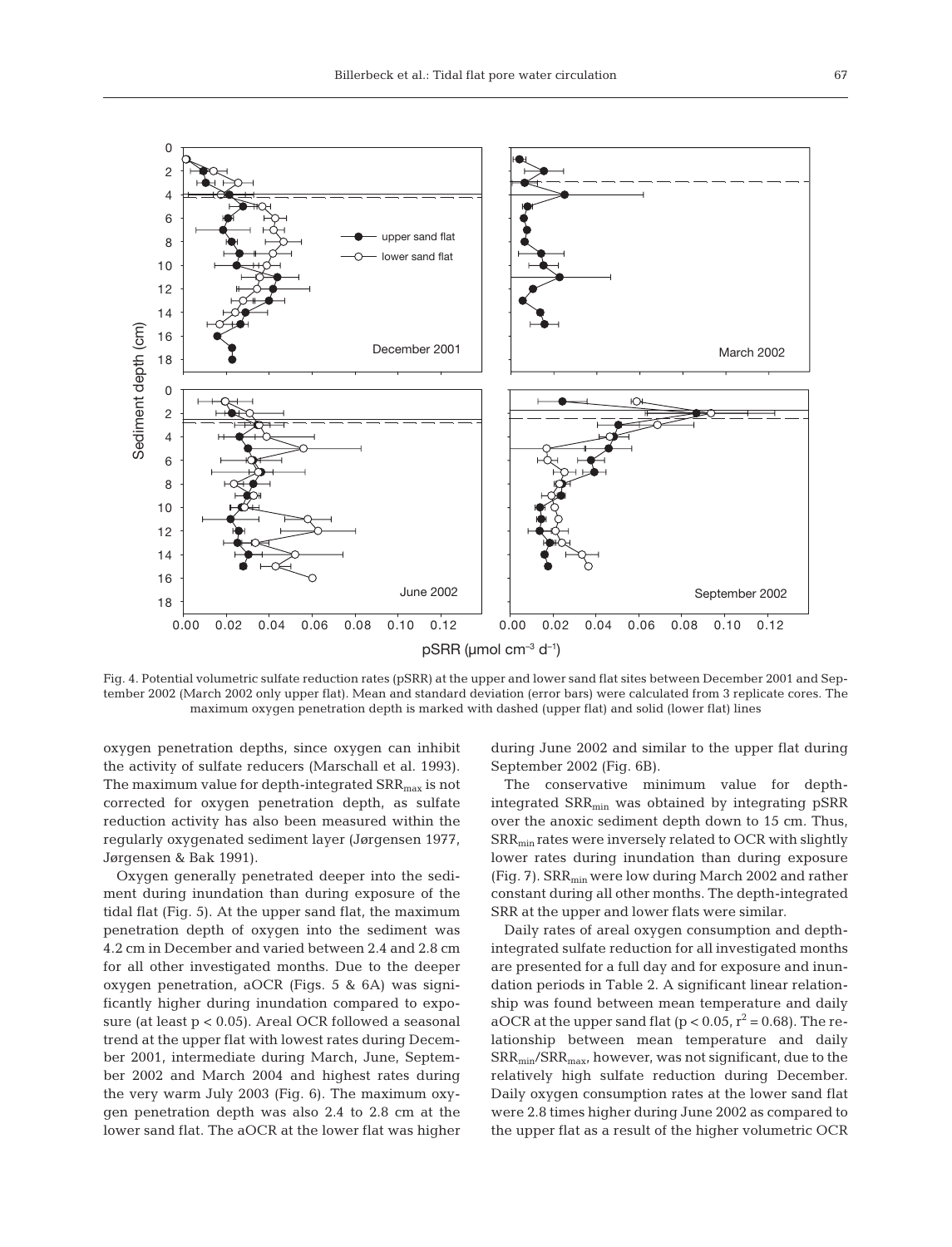

Fig. 5. Areal oxygen consumption rates (aOCR), seawater level and oxygen penetration depth over several tidal cycles during (A) December 2001 and (B) July 2003 (note different scalings for aOCR). Rates are given as minimum and maximum of 2 replicate pOCR measurements (3 replicates in July 2003). December rates were calculated from oxygen penetration measured in December 2001 and potential OCR (pOCR) measured in December 2002. White areas: periods of exposure; grey areas: periods of inundation

rates, but did not differ between the 2 sites during September 2002 (Table 2, Fig. 2). During average tidal cycles with about 14 h of exposure per day, daily OCR were approximately the same during exposure and inundation (Table 2), but this ratio shifted corresponding to longer inundation (September 2002) or exposure periods (March 2004). Daily SRR were only slightly higher at the lower sand flat site. Assuming that sulfate reduction was the dominant anaerobic mineralization process, sulfate reduction contributed between 3 and 25% to total mineralization (aOCR), depending on the season (Table 2).

#### **Pore water solute concentrations**

The pore water nutrient and DIC concentrations were one order of magnitude higher at the lower sand flat than at the upper flat during most months (Fig. 8).



Fig. 6. Areal oxygen consumption rates (aOCR) during exposure (white boxes) and inundation (grey boxes) at the (A) upper and (B) lower sand flats between December 2001 and March 2004. Boxes comprise the 25th and 75th percentiles and the line within the boxes represents the median. The 10th and 90th percentiles are represented by whiskers and outliers by filled circles

This difference was most distinct during December 2001 and from December 2002 until March 2004 (p < 0.001) but less pronounced during June and September 2002 ( $p < 0.001$ ,  $p < 0.01$  for silicate). Pore water DOC concentrations, on the other hand, never were different between both study sites.

At the upper sand flat, the solute concentrations (nutrients, DIC, DOC) showed a seasonal trend with higher concentrations during the warmer months (June, July, September) and lower concentrations during the colder months (March, December)  $(p < 0.001)$ . Surprisingly, no seasonality was apparent for the lower sand flat, as nutrient and DIC concentrations were lower in summer 2002 than in winter 2002 and a further increase in concentrations was observed in summer 2003 and spring 2004.

The pore water solute concentrations varied only slightly between the tidal cycle samplings at the upper sand flat and no particular pattern could be observed. All upper sand flat profiles were regarded as replicates, as they did not differ significantly  $(p > 0.05)$ .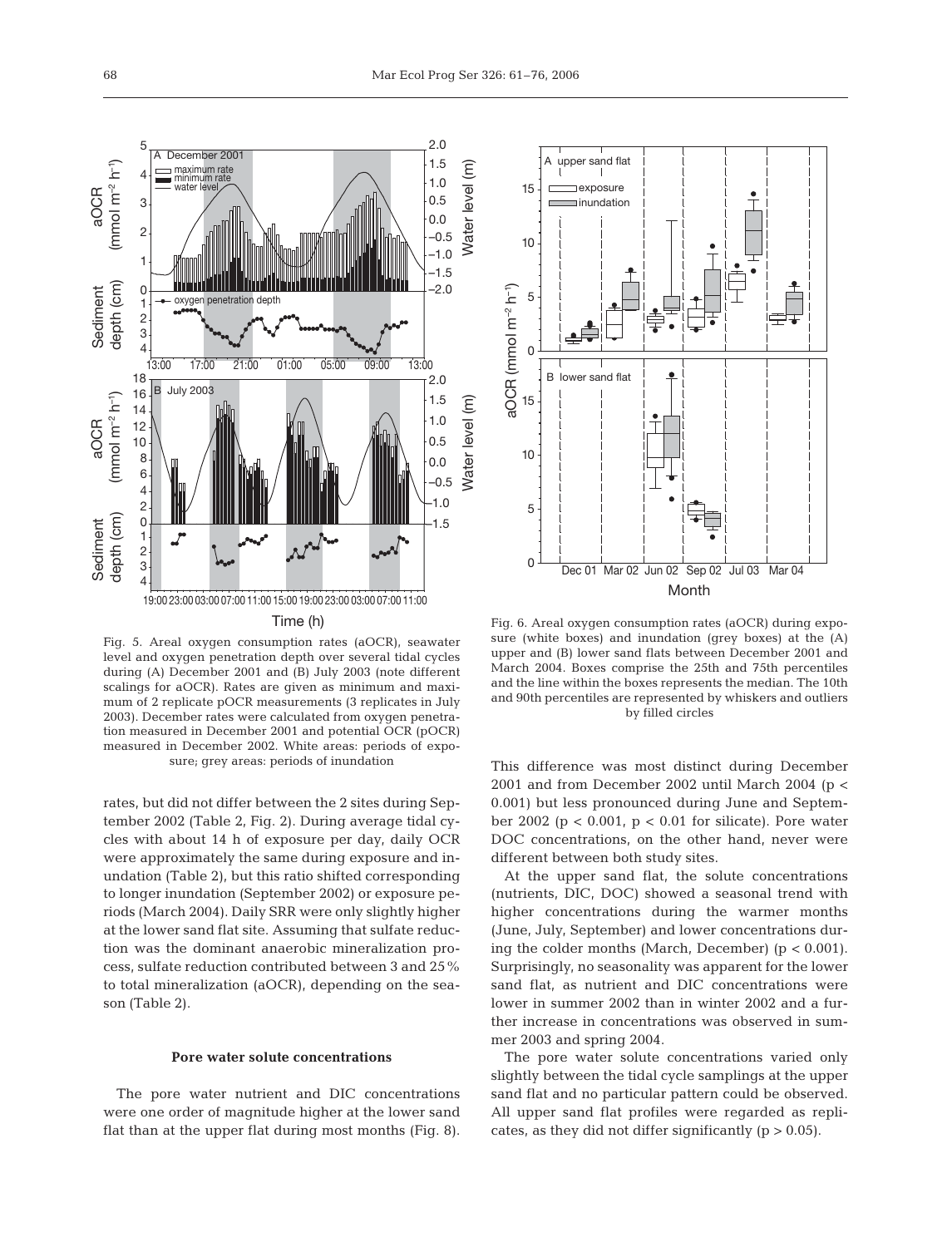



Fig. 7. Sulfate reduction rates integrated over the anoxic sediment down to 15 cm depth  $(SRR_{min})$  during exposure (white boxes) and inundation (grey boxes) at the (A) upper and (B) lower sand flat. Boxes comprise the 25th and 75th percentiles and the line within the boxes represents the median. The 10th and 90th percentiles are represented by whiskers and outliers by filled circles

# **DISCUSSION**

# **Variability of aOCR and depth-integrated SRR over the tidal cycle**

Oxygen generally penetrated deeper into the sediment during inundation of the Janssand tidal flat. The deeper oxygen penetration resulted in higher aOCR and lower SRR (minimum assessment) during submergence.

In laboratory measurements, Brotas et al. (1990) attributed a deeper oxygen penetration into exposed sandy sediment to intrusion of air, which was also postulated by Usui et al. (1998), based on the observation that the upper layer of an intertidal flat became undersaturated with water during exposure. Porosity measurements during July 2003 at the Janssand tidal flat, however, did not reveal a significant decrease in water content during low tide and the sediment remained fully saturated. In fine sands such as the Janssand tidal flat, capillary forces keep the sediment pores waterfilled (Drabsch et al. 1999, Atherton et al. 2001) preventing intrusion of air. Nevertheless, *in situ* oxygen penetration was much deeper (down to 15 mm in July 2003 and March 2004) than in retrieved laboratory cores (2 to 3.5 mm for July and March, respectively) kept in an aerated water bath at *in situ* temperature.

Although benthic photosynthesis can generate high oxygen concentrations in the surface layer of the sediment (Revsbech et al. 1980, Berninger & Huettel 1997), at no time did we observe consistently deeper oxygen penetration and, hence, higher OCR during daylight exposure than during nighttime exposure (Fig. 5). Macrofauna can strongly enhance interfacial exchange processes (Rhoads 1974, Huettel 1990, Graf & Rosenberg 1997), but faunal activity is heterogeneous and unlikely to cease completely during the laboratory measurements. Thus, other mechanisms were responsible for the deeper *in situ* penetration of oxygen during low tide than in the laboratory. We observed that during exposure the Janssand sand flat continuously drains pore water that flows through the sediment towards the low water line. This drainage permits intrusion of the oxygen-rich water that remained as puddles on the sediment surface into the sand and also penetration of oxygen contained in surface layer pore water deeper into the bed. Dispersion of the pore water flow within the porous sediment matrix may further enhance oxygen penetration depth. These mechanisms are not active in the retrieved cores, explaining the lesser oxygen penetration in the laboratory.

During inundation of the tidal flat, the interaction of unidirectional or oscillating water currents with sediment topography induces advective flow of pore water through the permeable bed (Webb & Theodor 1968, Thibodeaux & Boyle 1987, Huettel & Gust 1992). Pressure oscillations caused by waves passing over the permeable sediment also contribute to the pore water flow (Riedl et al. 1972, van der Loeff 1981). Bottom currents and waves lead to a continuous change of sediment topography, e.g. by ripple migration. Oscillating flow interacting with sediment ripples generates an intrusion of oxygenated water into the ripple faces and outflow of anoxic pore water near the ripple crests (Precht & Huettel 2003). This leads to varying oxygen penetration depths at small spatial scales corresponding to the ripple length. Along with ripple migration during inundation, as observed in several oxygen profiles from the study site, the intrusion/outflow-zones move along the sediment surface (Precht et al. 2004, Franke et al. 2006). Additionally, the bioirrigation activity of benthic macrofauna during submergence can lead to a deeper transport of oxygen into the sediment (Aller 2001, Wenzhöfer & Glud 2004). Benthic photosynthesis, on the other hand, may decrease with increasing water depth due to diminishing light penetration in the turbid Wadden Seawaters (Colijn & Cadee 2003).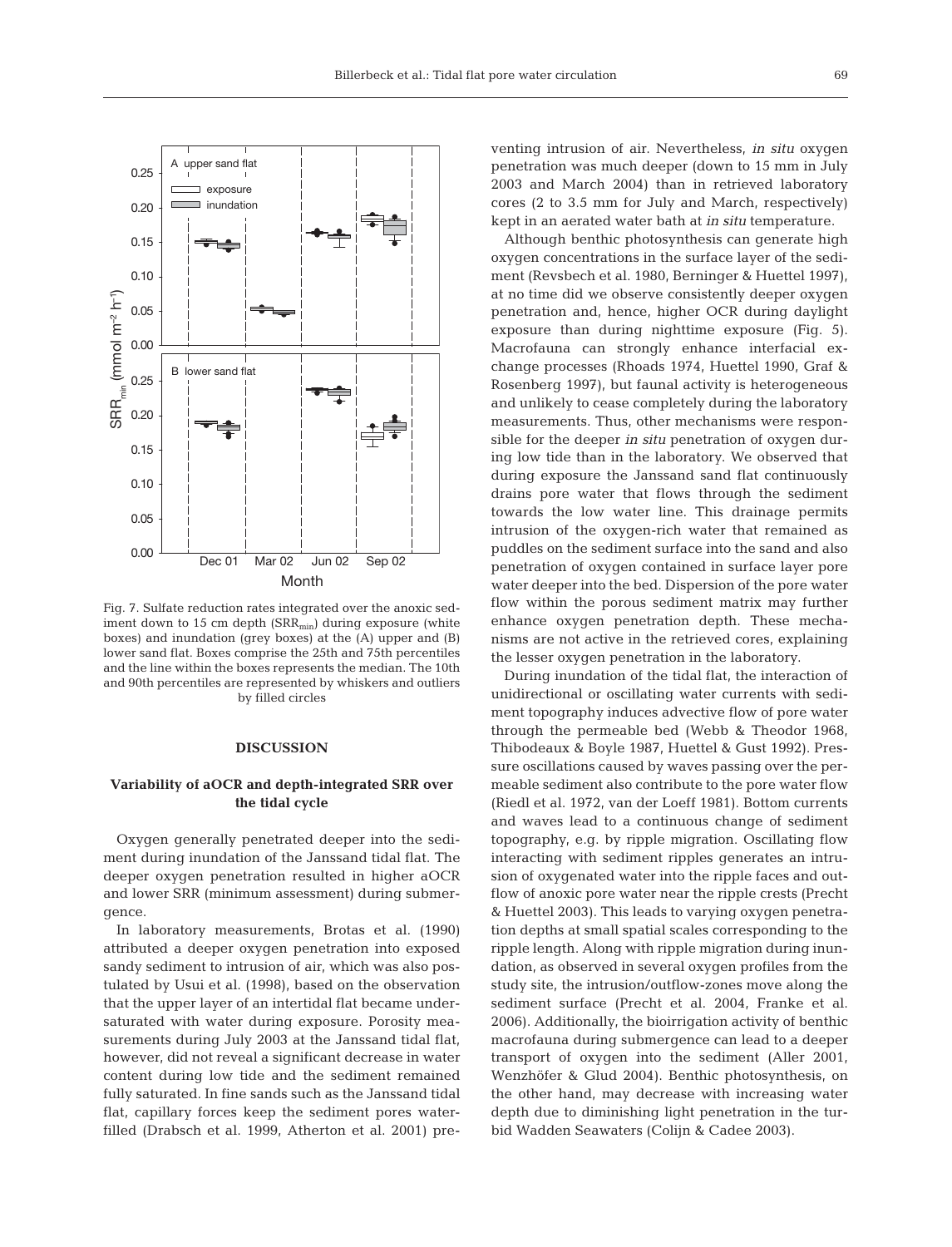|                                                                    |      | December 01/02                    |         | March 02                 |       | June 02           |       | September 02                 |       | July 03            |      | March 04                    |
|--------------------------------------------------------------------|------|-----------------------------------|---------|--------------------------|-------|-------------------|-------|------------------------------|-------|--------------------|------|-----------------------------|
| Expos./inund. (h:min)<br>Expos./inund.ratio<br>(a) Upper sand flat |      | 14:55/9:05<br>$\frac{1}{1}$ .6    |         | 14:20/9:40<br>$\ddot{c}$ |       | 13:50/10:10       |       | 11:50/12:10<br>$\frac{0}{1}$ |       | 13:50/10:10<br>1.4 |      | 19:20/4:40<br>$\frac{1}{4}$ |
| aOCR (total mineral.) daily                                        |      | 30.5 $(13.5-47.6)^a$              | 84.8    | $(81.6 - 87.9)^b$        | 93.9  | $(87.7 - 100.1)$  | 106.0 | $(88.9 - 123.1)$             | 200.1 | $(186.5 - 215.9)$  | 80.6 | $(78.9 - 82.2)$             |
| aOCR (total mineral.) exposure                                     | 15.8 | $.6$ <sup>a</sup><br>$(6.0 - 25)$ | 40.5    | $(39.2 - 41.9)^{b}$      | 43.1  | $(39.9 - 46.3)$   | 37.9  | $(32.9 - 43.0)$              | 90.1  | $(84.0 - 98.9)$    | 57.5 | $(56.7 - 58.4)$             |
| aOCR (total mineral.) inundation                                   | 14.7 | $(7.4 - 22.0)^{a}$                | 44.2    | $(42.4 - 46.1)^b$        | 50.7  | $(47.7 - 53.8)$   | 68.1  | $(56.0 - 80.2)$              | 110.1 | $(102.6 - 117.0)$  | 23.1 | $(22.3 - 23.9)$             |
| ${\rm SRR}_{\rm max}$ daily                                        | 7.6  | $\widehat{\infty}$<br>$(6.6 - 8)$ | 2.8     | $(1.8 - 4.2)$            | 8.2   | $(7.4 - 9.0)$     | 9.5   | $(9.0 - 10.2)$               |       |                    |      |                             |
| $\rm{SRR}_{max}$ exposure                                          | 4.8  | $(4.2 - 5.6)$                     | $1.8$   | $(1.1 - 2.7)$            | 5.0   | $(4.5 - 5.5)$     | 4.7   | $(4.4 - 5.0)$                |       |                    |      |                             |
| $\rm{SRR}_{max}$ inundation                                        | 2.8  | $(2.4 - 3.2)$                     | $1.0\,$ | $(0.6 - 1.5)$            | 3.2   | $(2.9 - 3.5)$     | 4.9   | $(4.6 - 5.2)$                |       |                    |      |                             |
| $\text{SRR}_{\min}$ daily                                          | 7.2  | $(6.0 - 8.2)$                     | 2.5     | $(1.6 - 3.8)$            | 7.7   | $(6.9 - 8.5)$     | 8.5   | $(8.2 - 8.9)$                |       |                    |      |                             |
| $\rm{SRR}_{\rm min}$ exposure                                      | 4.6  | $(3.9 - 5.3)$                     | 1.6     | $(1.0 - 2.5)$            | 4.8   | $(4.3 - 5.3)$     | 4.3   | $(4.2 - 4.6)$                |       |                    |      |                             |
| $SRR_{min}$ inundation                                             | 2.6  | $(2.1 - 2.9)$                     | 0.8     | $(0.5 - 1.3)$            | 2.9   | $(2.6 - 3.2)$     | 4.2   | $(4.1 - 4.4)$                |       |                    |      |                             |
| % $SRR_{min}$ ; max of aOCR daily                                  |      | $23.4 - 24.9$                     |         | $2.9 - 3.3$              |       | $8.3 - 8.8$       |       | $8.0 - 9.0$                  |       |                    |      |                             |
| % $SRR_{min}$ ; max of aOCR exposure                               |      | $29.2 - 30.5$                     |         | $4.1 - 4.4$              |       | $11.1 - 11.7$     |       | $11.4 - 12.3$                |       |                    |      |                             |
| % $SRR_{min}$ ; max of aOCR inundation                             |      | $17.3 - 18.8$                     |         | $1.9 - 2.2$              |       | $5.8 - 6.3$       |       | $6.2 - 7.2$                  |       |                    |      |                             |
| Expos./inund. (h:min)<br>(b) Lower sand flat                       |      | 11:20/12:40                       |         |                          |       | 10:40/13:20       |       | 9:40/14:20                   |       |                    |      |                             |
| Expos./inund.ratio                                                 |      |                                   |         |                          |       | $\frac{8}{2}$     |       | 0.7                          |       |                    |      |                             |
| aOCR (total mineral.) daily                                        |      |                                   |         |                          | 268.8 | $(257.5 - 280.1)$ | 105.6 | $(35.9 - 175.4)$             |       |                    |      |                             |
| aOCR (total mineral.) exposure                                     |      |                                   |         |                          | 105.8 | $(99.6 - 112.0)$  | 48.6  | $(18.0 - 79.2)$              |       |                    |      |                             |
| aOCR (total mineral.) inundation                                   |      |                                   |         |                          | 163.0 | $(157.9 - 168.1)$ | 57.1  | $(18.0 - 96.2)$              |       |                    |      |                             |
| $\text{SRR}_{\text{max}}$ daily                                    | 9.4  | $(8.6 - 10.4)$                    |         |                          | 11.7  | $(9.9 - 13.6)$    | 10.3  | $(9.2 - 11.5)$               |       |                    |      |                             |
| $\rm{SRR}_{max}$ exposure                                          | 4.4  | $(4.0 - 4.9)$                     |         |                          | 5.3   | $(4.5 - 6.2)$     | 4.1   | $(3.7 - 4.6)$                |       |                    |      |                             |
| $\rm{SRR}_{max}$ inundation                                        | 5.0  | $(4.5 - 5.5)$                     |         |                          | 6.4   | $(5.4 - 7.4)$     | 6.2   | $(5.5 - 6.9)$                |       |                    |      |                             |
| $SRR_{min}$ daily                                                  | 8.9  | $(7.9 - 9.9)$                     |         |                          | 11.3  | $(9.7 - 12.8)$    | 8.6   | $(7.7 - 9.6)$                |       |                    |      |                             |
| $\rm{SRR}_{\rm min}$ exposure                                      | 4.3  | $(3.9 - 4.8)$                     |         |                          | 5.2   | $(4.4 - 5.9)$     | 3.3   | $(2.9 - 3.7)$                |       |                    |      |                             |
| $\rm{SRR}_{min}$ inundation                                        | 4.6  | $(4.1 - 5.1)$                     |         |                          | 6.1   | $(5.2 - 6.9)$     | 5.3   | $(4.7 - 5.9)$                |       |                    |      |                             |
| % $SRR_{min}$ ; max of aOCR daily                                  |      |                                   |         |                          |       | $4.2 - 4.4$       |       | $8.2 - 9.8$                  |       |                    |      |                             |
| % $SRR_{min}$ ; max of aOCR exposure                               |      |                                   |         |                          |       | $4.9 - 5.0$       |       | $6.8 - 8.5$                  |       |                    |      |                             |
| % $SRR_{min}$ ; max of aOCR inundation                             |      |                                   |         |                          |       | $3.7 - 3.9$       |       | $9.3 - 10.9$                 |       |                    |      |                             |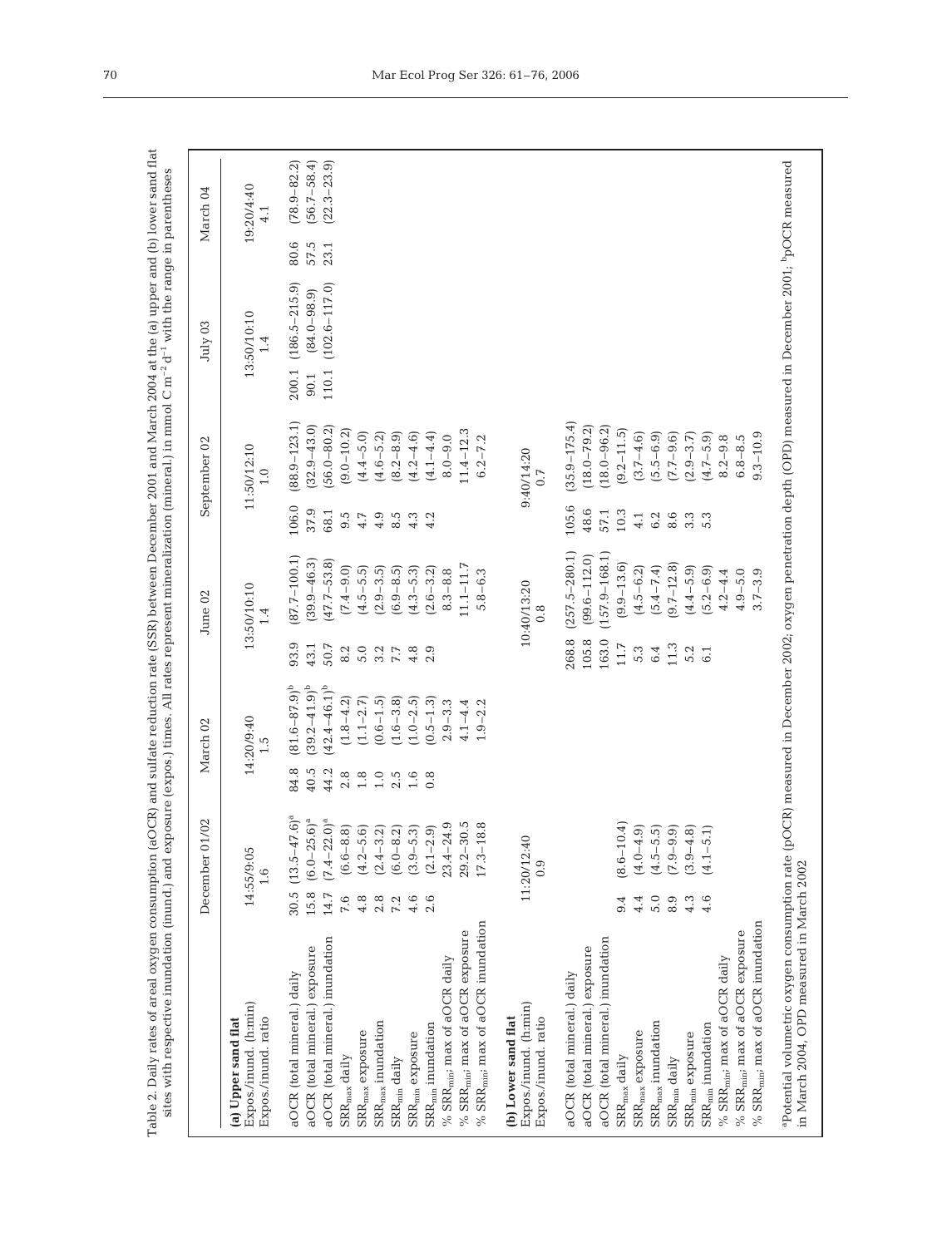

Fig. 8. Pore water nutrient, DIC and DOC concentrations at the upper and lower sand flat sites. No data are available for DIC (December 2001) and DOC (December 2002)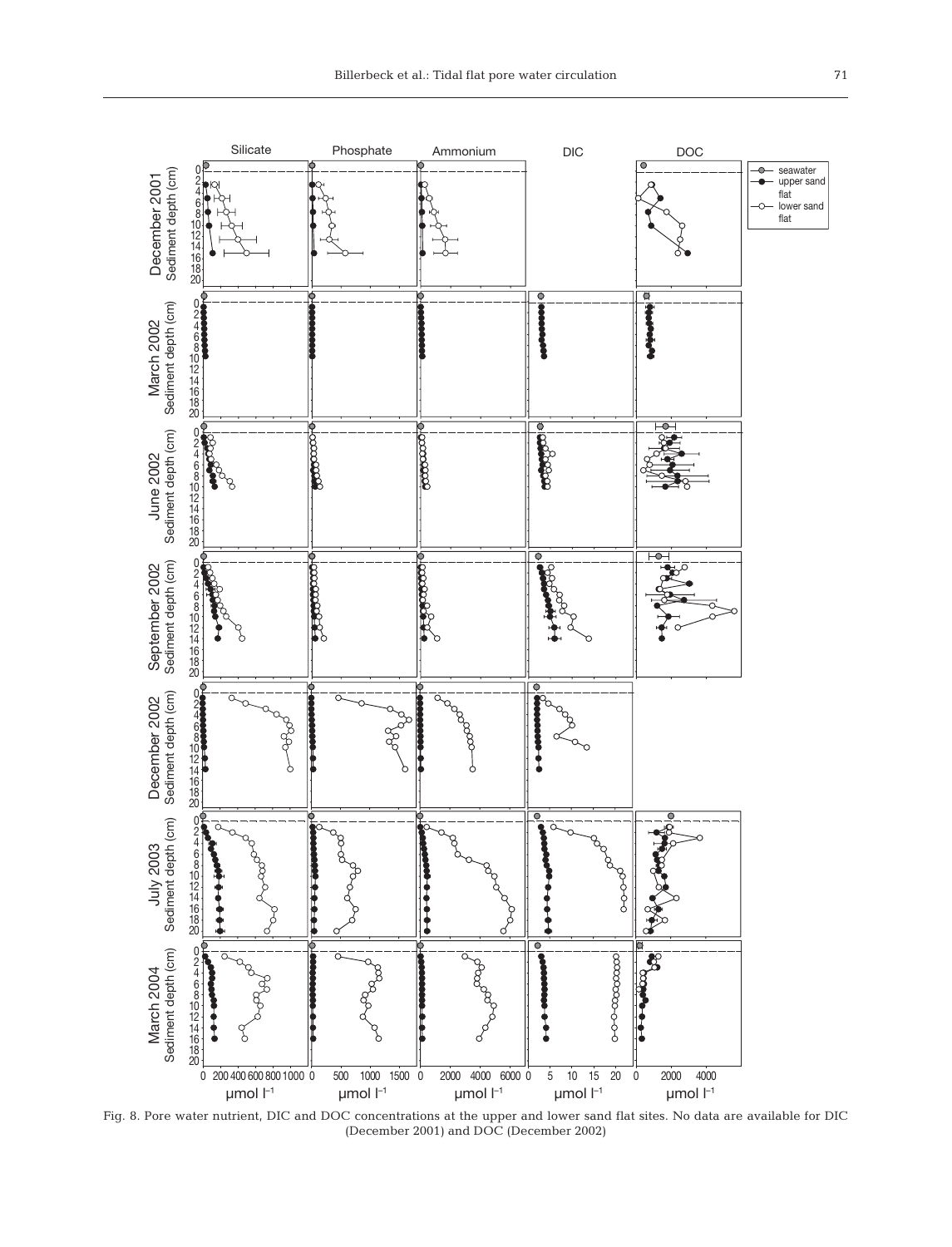Combined measurements of near bottom water flow and oxygen profiles at the Janssand tidal flat revealed a deeper oxygen penetration with increasing average flow velocities (Fig. 9) and the correlation between oxygen penetration depth (OPD) and flow velocity was significant (p < 0.005,  $r^2$  = 0.68). Bottom current induced flushing of oxygenated water through the upper sediment layers, and thus, is responsible for the variability in OPD, the higher aOCR and lower depthintegrated SRR during inundation of the Janssand tidal flat. Observations of co-variance of bottom flow and oxygen penetration in a recent study of another intertidal sand flat (Werner et al. 2006) supports this conclusion.

The importance of advective pore water exchange and resulting oxygen supply to the sediment for the mineralization of organic matter is reflected by the pOCR that were at least one order of magnitude higher than the pSRR (compare Figs. 2 & 4). Consequently, the share of depth-integrated sulfate reduction to total mineralization was relatively low in the investigated top 15 cm of the Janssand sediment (3 to 10% during most months). The microbial community can access the high-energy yield of aerobic mineralization as soon as oxygen is supplied to the respective sediment layers. Despite the enhancement of potential mineralization rates by the advective oxygen supply during submergence and the lower potential rates during exposure, total mineralization during low tide can be as high as during submergence due to the relatively long exposure of the Janssand during an average tidal cycle. This may also partially explain why no tidal differences in pore water nutrient and DIC concentrations were measured. Tidal differences in pore water nutrients and DIC were not evident even during extraordinarily long (September 2002) and short (March 2004) inundation periods. Possible pore water concentration



Fig. 9. Relationship between the average water flow velocity 5 cm above the sea floor and oxygen penetration depth (OPD) during December 2001. Solid line denotes the change of the seawater level relative to mean sea level. White areas: periods of exposure; grey areas: periods of inundation

differences were probably too small within this short timeframe and may have been masked by spatial heterogeneity or by adsorption/desorption reactions within the sediment (Mackin & Aller 1984, van Raaphorst & Kloosterhuis 1994).

# **Seasonal variability of OCR and SRR**

The OCR were consistent with the temperature dependence of aerobic mineralization (Thamdrup et al. 1998), and a higher availability and degradability of organic matter during the summer months may have contributed to the observed seasonality of oxygen consumption. For sulfate reduction, seasonality was only partially evident with the low March values, but December rates were close to the summer values. This is surprising, as the temperature dependence for sulfate reduction is even stronger than that of aerobic mineralization (Thamdrup et al. 1998). In September 2002, high rates of sulfate reduction in the uppermost sediment layers of both study sites suggest a recent input of fresh organic matter, possibly by an autumn algal bloom. In December 2001, the sulfate reducers possibly profited from the mineralization of such an algal bloom as reflected in only slightly lower pore water DOC concentrations in winter as compared to June and September 2002 (see Fig. 8).

# **Differences between the upper and lower sand flat sites**

Higher mineralization rates should lead to increased concentrations of degradation products such as DIC and nutrients. Indeed, the seasonal trend of oxygen consumption rates was reflected in the solute concentrations at the upper sand flat site. Interestingly, this was not the case for the lower sand flat, where nutrient and DIC concentrations were not linked to season. Depth-integrated sulfate reduction and aOCR were comparable between both study sites and thus cannot explain the observed 5 to 15 times higher concentrations of degradation products at the lower flat. Benthic chamber incubations confirmed the similar oxygen consumption rates for both study sites (Billerbeck et al. 2006) and comparable sulfate reduction rates between both sites were also measured in another study at this tidal flat (K. Bosselmann, Forschungs- und Technologiezentrum Westküste, Büsum pers. comm.). The higher oxygen consumption at the lower flat in June 2002 was restricted to a 1 cm thick sediment layer (see Fig. 2), suggesting the presence of buried organic material such as macroalgae and may reflect spatial variability. Nevertheless, the relatively low TOC con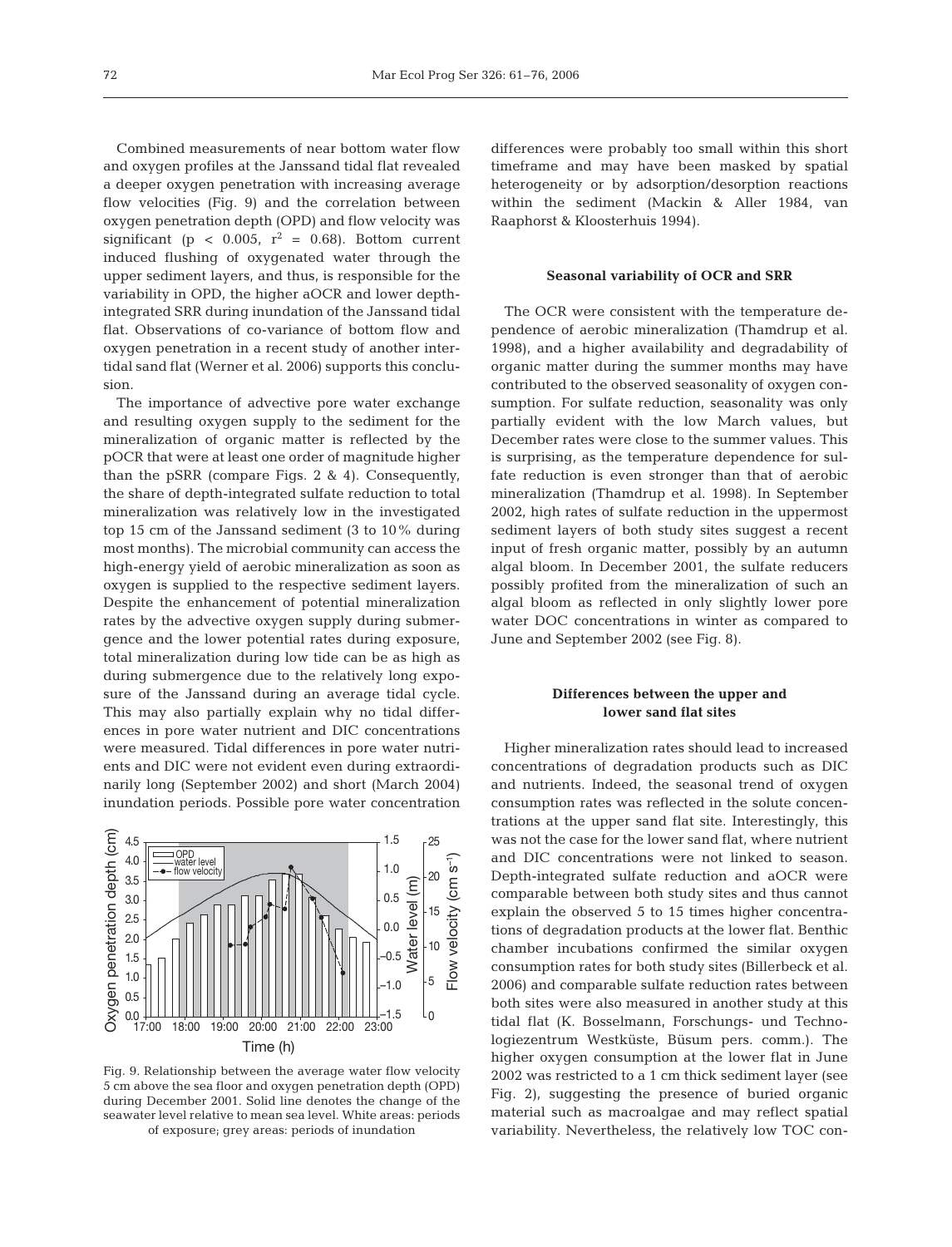tent of the sediment at both study sites during all seasons cannot explain the observed difference in pore water metabolic products. In order to produce the large difference in solute concentrations between the 2 sites observed in July 2003 and March 2004, mineralization rates (as estimated from aOCR) would need to be about 10 times higher at the lower flat. As this was clearly not the case, the high concentration of metabolic products and seasonal independence of these concentrations at the lower sand flat points to a nonlocal source for the nutrients and DIC at this site.

As the Janssand sediment has a permeability permitting pore water flow, the exposure of the tidal flat during low tide and ensuing hydraulic gradient between the pore water table and seawater level lead to drainage transport of pore water through the sediment from the upper flat directed towards the low water line (Nielsen 1990). Tracer injections revealed that this drainage affects at least the sediment layers down to 50 cm depth, with drainage transport velocities of 0.07 to  $0.12$  m d<sup>-1</sup> (Billerbeck et al. 2006). Sedimentary decomposition processes and drainage transport result in a concentration increase of metabolic products towards the low water line. With the rather slow drainage transport, about 1 to 2 yr are needed for the pore water to travel the distance of 50 m from the upper flat to the lower flat. Due to mixing and dispersion within the sediment during this passage, seasonal fluctuations in concentrations of metabolic products are evened out and, thus, are absent at the point of emergence. Slow pore water flows likely exist also below 50 cm sediment depth with degradation products originating from the large inner zone of the tidal flat. Such deep flows may additionally contribute to the high pore water solute concentrations at the lower flat sampling site.

In contrast to nutrients and DIC, DOC concentrations followed a seasonal trend at the lower flat, similar to the situation at the upper flat. We explain this observation with the different transport characteristics of dissolved and particulate material in the sand (Huettel et al. 1996) and the close link between particulate and dissolved organic matter concentrations observed in marine sediments (Ehrenhauss et al. 2004). Degradable organic particles, e.g. phytoplankton cells, are retained in the uppermost sediment layer in permeable sediment when water is filtered through the bed due to drainage or bottom current driven sediment percolation (Pilditch et al. 1997, Huettel & Rusch 2000). The degradation of this material may only cause a nonsignificant change in the nutrient concentration at the lower flat site due to the relatively high background concentrations; however, it may have caused the noticeable seasonal changes in the DOC concentration at that site and also at the upper flat site.

At the lower sand flat, drained pore water is discharged via the sediment surface from a seepage face that extends from the low water line about 30 m upslope the tidal flat. As a consequence of this discharge, reduced substances are highly concentrated also in the upper sediment layer of the seepage face that is regularly flushed with seawater during inundation. The contribution of chemical oxidation to measurements of total oxygen consumption in the regularly oxygenated sediment layer of the lower flat needs to carefully be accounted for, especially during periods with high concentration of reduced substances at this site. This was evident in the September 2002 measurement of pOCR at the lower flat, where the repeated flushing of the sediment resulted in a distinct decrease in oxygen consumption. Probably, the rates measured after flushing the large pool of reduced substances out of the sediment may best represent the actual aerobic mineralization. At the upper sand flat, the contribution of chemical oxidation to total oxygen consumption is likely small in the regularly oxygenated sediment layer (Polerecky et al. 2005).

Our results demonstrate that the nutrient recycling by the filtration system sand flat works on 2 distinctly different temporal and spatial scales depending on tidal phase (Fig. 10):



Fig. 10. 'Skin' and 'body' circulation in an intertidal sand flat. During inundation, boundary flow-topography interaction causes flushing of the surface sediment layer. Organic particles are filtered from the water, degraded and nutrients are returned promptly. During exposure, drainage removes nutrient-rich pore water from the entire sand flat, providing a season-independent nutrient source which acts as a buffer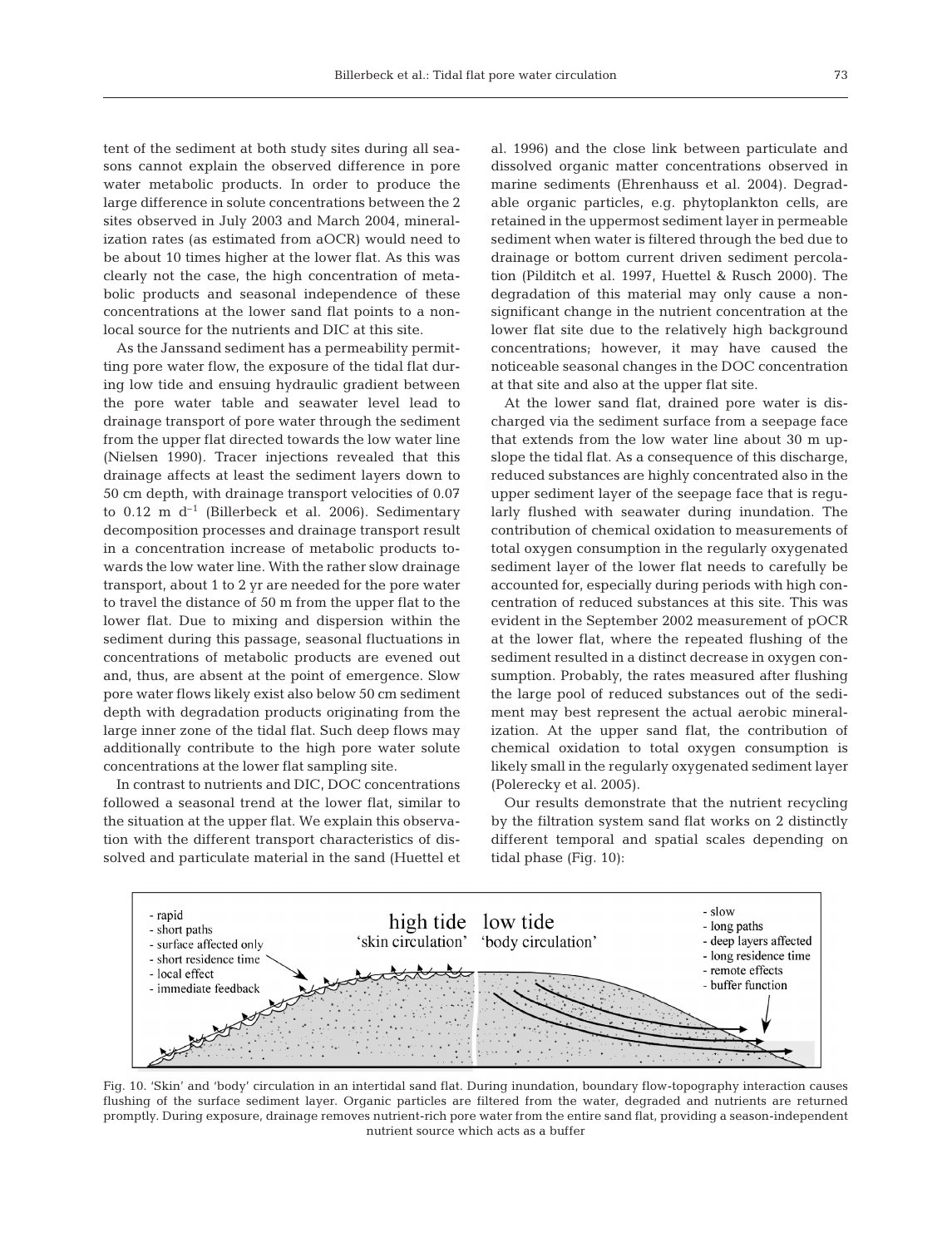(1) 'Skin circulation', the filtration of water through the surface layer of the sediment caused by bottom flow-topography interaction during the inundation period. This process flushes the upper few centimeters of the sand bed, resulting in retention of degradable organic particles in the surface layer and flushing of metabolic products (inorganic nutrients, DIC) from this layer. The spatial scale of these 'skin circulation cells' is in the order of centimeters and the time scale is in the order of minutes to hours. Based on the measured OPD and pore water solute profiles, an approximately 5 cm thick layer at the sediment surface is affected by the skin circulation during periods of average currents and waves (10 to 50 cm  $s^{-1}$  flow velocities at 10 cm above the bed). For such settings and sediments with similar permeabilities, laboratory measurements sugqest filtration rates of 50 to 100 l  $\text{m}^{-2}$  d<sup>-1</sup> (Huettel & Gust 1992, Precht & Huettel 2003). This would result in a filtration of  $4\,600\,000$  to  $9\,200\,000$  l d<sup>-1</sup> during 9 h average daily inundation when extrapolated to  $245000$  m<sup>2</sup> of the Janssand margin that is influenced by infiltration and discharge. Solute concentrations in these small and rapid circulation cells reflect tidal, daily and seasonal patterns. The recycling of nutrients of the small cells, thus, provides immediate feedback to the ecosystem during inundation.

(2) 'Body circulation', the filtration of water through the sand flat due to drainage of a thick sediment layer (>50 cm) during exposure. This 'body circulation cell' filters a large water volume (total discharge from the Janssand margin about 170 000 to 300 000 l  $d^{-1}$ , Billerbeck et al. 2006) through the body of the sand flat at a relatively small pore flow velocity. Since the spatial scales of this large flow cell are in the order of tens to hundreds of meters, the residence time is rather long with time scales in the order of years to tens of years. This recycling, thus, is independent of seasonal oscillations and can act as a nutrient reservoir and nutrient source during times of low nutrient concentrations in the water column.

With the combination of a fast and a slow nutrient recycling system, the tidal sand filter rapidly responds to organic matter input by instantaneous nutrient regeneration and release, while at the same time the sand flat acts as a buffer for nutrients that is independent of short-term and seasonal fluctuations. The rapid 'skin circulation' feeds back nutrients only during inundation and thus supports benthic and pelagic primary production within the intertidal area. 'Skin circulation' potentially filters about 15 to 50 times more water through the Janssand sediments as the 'body circulation'; thus, it may be more significant for sedimentary metabolism, the cycling of matter and nutrient remobilization in the intertidal sands. However, the 'body circulation' carries electron acceptors and dissolved organic matter into

and through the deeper sediment layers and thus, tightly couples the decomposition processes in the deeper sediments to the production processes at the surface. The 'body circulation' returns nutrients only during exposure of the tidal flat and contributes to the increase in nutrient concentration of the Wadden Seawater during low tide (Niesel & Günther 1999). The export of this nutrient rich water by tidal currents and a decreased turbidity in the open North Sea can lead to high primary production in a belt of coastal waters seaward of the barrier islands (Colijn et al. 1987, Colijn & Cadee 2003). The ecological consequence of such a recycling system operating on 2 different alternating time scales is a dampening of short-term and seasonal fluctuations in primary productivity through immediate feed back as well as continuous nutrient return to the system. Because the slow 'body circulation' releases pore water only during low tide, this process may act also as an efficient pump that removes metabolic products from the intertidal zone to the North Sea with the tidal currents. This removal may be essential for maintaining the function of the intertidal sands as sites of efficient organic matter turnover.

*Acknowledgements.* We thank M. Alisch for the assistance with field and laboratory work and acknowledge the hospitality and help of the Plattboden ship crews during the cruises. We thank G. Schüßler, S. Menger, D. Franzke and S. Pabel for their help with laboratory work. We acknowledge G. Eickert, I. Schröder, K. Hohman, I. Dohrmann and C. Wiegand for making the sensors and thank J. Langreder, A. Nordhausen, G. Herz, A. Kutsche, P. Färber, V. Meyer and H. Osmers for technical assistance. W. Anton of the WSA Emden kindly provided tide gauge data. The comments of 3 anonymous referees greatly helped to improve this manuscript. This study was supported by the Deutsche Forschungsgemeinschaft (DFG) within the research group 'Biogeochemistry of the Wadden Sea' (FG 432-5), coordinated by Prof. J. Rullkötter. We are grateful to Prof. B. B. Jørgensen and Dr. M. E. Böttcher for their support of this work and coordination of the sub-project 'Biogeochemical processes at the sediment–water interface of intertidal sediments'.

#### LITERATURE CITED

- Aller RC (2001) Transport and reactions in the bioirrigated zone. In: Boudreau BP, Jørgensen BB (eds) The benthic boundary layer. Oxford University Press, Oxford, p 269–301
- Atherton RJ, Baird AJ, Wiggs GFS (2001) Inter-tidal dynamics of surface moisture content on a meso-tidal beach. J Coast Res 17:482–489
- Bergamaschi BA, Tsamakis E, Keil RG, Eglinton TI, Montlucon DB, Hedges JI (1997) The effect of grain size and surface area on organic matter, lignin and carbohydrate concentration, and molecular compositions in Peru Margin sediments. Geochim Cosmochim Acta 61:1247–1260
- Berninger UG, Huettel M (1997) Impact of flow on oxygen dynamics in photosynthetically active sediments. Aquat Microb Ecol 12:291–302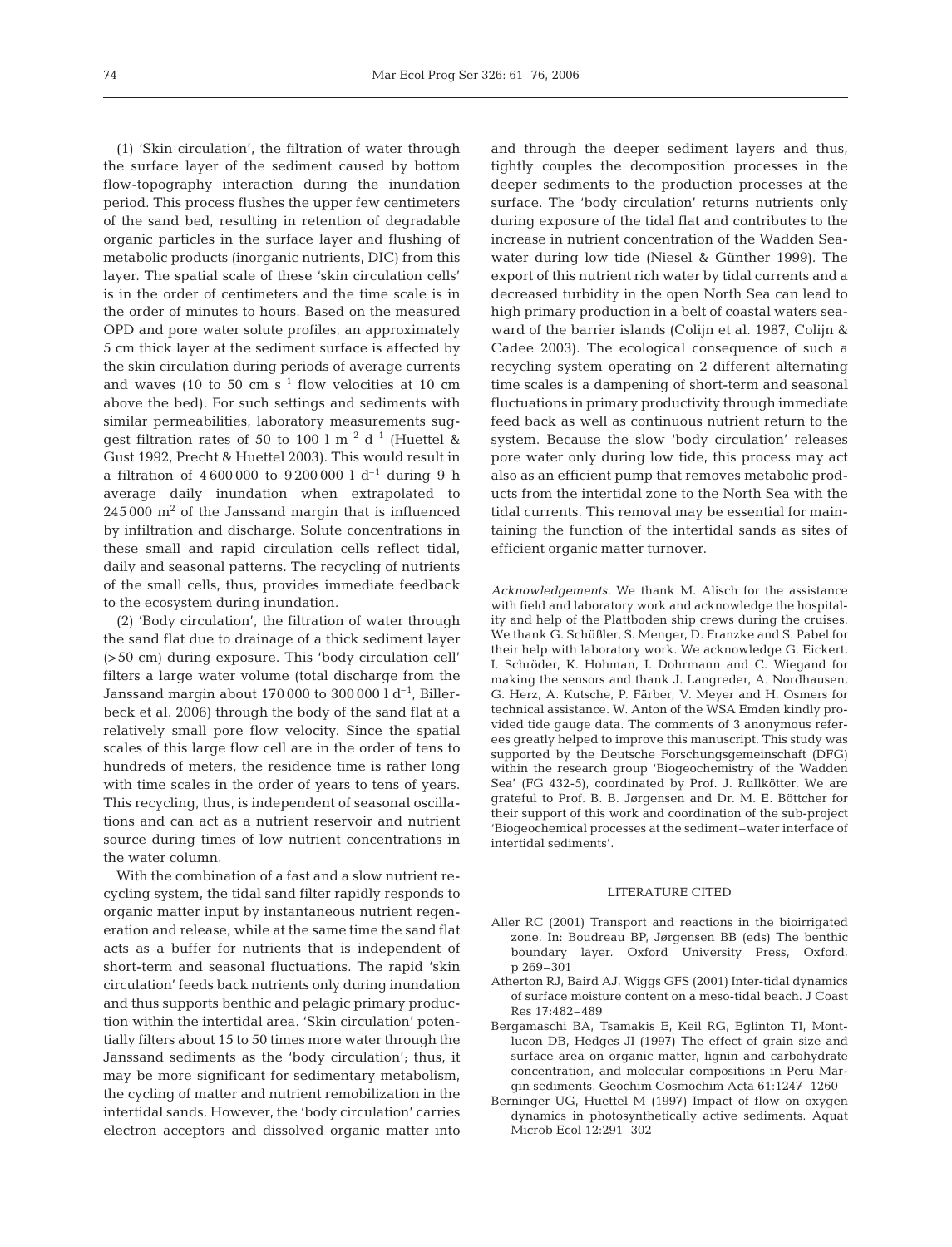- Billerbeck M, Werner U, Bosselmann K, Walpersdorf E, Huettel M (2006) Nutrient release from an exposed intertidal sand flat. Mar Ecol Prog Ser 316:35–51
- Boudreau B, Huettel M, Forster R, Jahnke A and 10 others (2001) Permeable marine sediments: overturning an old paradigm. EOS Trans Am Geophys Union 82:133–136
- Brotas V, Amorim-Ferreira A, Vale C, Catarino F (1990) Oxygen profiles in intertidal sediments of Ria Formosa (S. Portugal). Hydrobiologia 207:123–129
- Cammen LM (1991) Annual bacterial production in relation to benthic microalgal production and sediment oxygenuptake in an intertidal sandflat and an intertidal mudflat. Mar Ecol Prog Ser 71:13–25
- Colijn F, Cadee GC (2003) Is phytoplankton growth in the Wadden Sea light or nitrogen limited? J Sea Res 49:83–93
- Colijn F, Admiraal W, Baretta JW, Ruardij P (1987) Primary production in a turbid estuary, the Ems-Dollard: field and model studies. Cont Shelf Res 7:1405–1409
- D'Andrea AF, Aller RC, Lopez GR (2002) Organic matter flux and reactivity on a South Carolina sandflat: the impacts of pore water advection and macrobiological structures. Limnol Oceanogr 47:1056–1070
- Dauwe B, Middelburg JJ, Herman PMJ (2001) Effect of oxygen on the degradability of organic matter in subtidal and intertidal sediments of the North Sea area. Mar Ecol Prog Ser 215:13–22
- de Beer D, Wenzhoefer F, Ferdelman TG, Boehme SE and 5 others (2005) Transport and mineralization rates in North Sea sandy intertidal sediments, Sylt-Rømø basin, Wadden Sea. Limnol Oceanogr 50:113–127
- Drabsch JM, Parnell KE, Hume TM, Dolphin TJ (1999) The capillary fringe and the water table in an intertidal estuarine sand flat. Estuar Coast Shelf Sci 48:215–222
- Ehrenhauss S, Witte U, Bühring SL, Huettel M (2004) Effect of advective pore water transport on distribution and degradation of diatoms in permeable North Sea sediments. Mar Ecol Prog Ser 271:99–111
- Flemming BW, Ziegler K (1995) High-resolution grain size distribution patterns and textural trends in the backbarrier environment of Spiekeroog island (southern North Sea). Senckenb Marit 26:1–24
- Forster S, Huettel M, Ziebis W (1996) Impact of boundary layer flow velocity on oxygen utilisation in coastal sediments. Mar Ecol Prog Ser 143:173–185
- Fossing H, Jørgensen BB (1989) Measurement of bacterial sulfate reduction in sediments — evaluation of a singlestep chromium reduction method. Biogeochemistry 8: 205–222
- Franke U, Polerecky L, Precht E, Huettel M (2006) Wave tank study of particulate organic matter degradation in permeable sediments. Limnol Oceanogr 51:1084–1096
- Glud RN, Forster S, Huettel M (1996) Influence of radial pressure gradients on solute exchange in stirred benthic chambers. Mar Ecol Prog Ser 141:303–311
- Glud RN, Klimant I, Holst G, Kohls O, Meyer V, Kuhl M, Gundersen JK (1999) Adaptation, test and in situ measurements with  $O_2$  microopt(r)odes on benthic landers. Deep-Sea Res I 46:171–183
- Graf G, Rosenberg R (1997) Bioresuspension and biodeposition: a review. J Mar Syst 11:269–278
- Grasshoff K, Kremling K, Ehrhardt M (1999) Methods of seawater analysis. Wiley-VCH Verlag, Weinheim
- Hall POJ, Aller RC (1992) Rapid, small-volume, flow injection analysis for  $\sigma CO_2$  and  $NH_4^+$  in marine and freshwaters. Limnol Oceanogr 37:1113–1119
- Howes BL, Goehringer DD (1994) Pore water drainage and dissolved organic carbon and nutrient losses through the

intertidal creekbanks of a New England salt marsh. Mar Ecol Prog Ser 114:289–301

- Huettel M (1990) Influence of the lugworm *Arenicola marina* on pore water nutrient profiles of sand flat sediments. Mar Ecol Prog Ser 62:241–248
- Huettel M, Gust G (1992) Impact of bioroughness on interfacial solute exchange in permeable sediments. Mar Ecol Prog Ser 89:253–267
- Huettel M, Rusch A (2000) Transport and degradation of phytoplankton in permeable sediment. Limnol Oceanogr 45:534–549
- Huettel M, Webster IT (2001) Pore water flow in permeable sediments. In: Boudreau B P, Jørgensen BB (eds) The benthic boundary layer. Oxford University Press, Oxford, p 144–179
- Huettel M, Ziebis W, Forster S (1996) Flow-induced uptake of particulate matter in permeable sediments. Limnol Oceanogr 41:309–322
- Huettel M, Ziebis W, Forster S, Luther GW (1998) Advective transport affecting metal and nutrient distributions and interfacial fluxes in permeable sediments. Geochim Cosmochim Acta 62:613–631
- Huettel M, Røy H, Precht E, Ehrenhauss S (2003) Hydrodynamical impact on biogeochemical processes in aquatic sediments. Hydrobiologia 494:231–236
- Jahnke RA, Alexander CR, Kostka JE (2003) Advective pore water input of nutrients to the Satilla river estuary, Georgia, USA. Estuar Coast Shelf Sci 56:641–653
- Jørgensen BB (1977) Bacterial sulfate reduction within reduced microniches of oxidized marine-sediments. Mar Biol 41:7–17
- Jørgensen BB (1978) Comparison of methods for the quantification of bacterial sulfate reduction in coastal marinesediments. 1. Measurement with radiotracer techniques. Geomicrobiol J 1:11–27
- Jørgensen BB (1982) Mineralization of organic-matter in the sea bed — the role of sulfate reduction. Nature 296:643–645
- Jørgensen BB, Bak F (1991) Pathways and microbiology of thiosulfate transformations and sulfate reduction in a marine sediment (Kattegat, Denmark). Appl Environ Microbiol 57:847–856
- Kallmeyer J, Ferdelman TG, Weber A, Fossing H, Jørgensen BB (2004) A cold chromium distillation procedure for radiolabeled sulfide applied to sulfate reduction measurements. Limnol Oceanogr: Methods 2:171–180
- Klute A, Dirksen C (1986) Hydraulic conductivity and diffusivity: laboratory methods. In: Klute A (ed) Methods of soil analysis, Part 1. Physical and mineralogical methods. American Society of Agronomy, Madison, WI, p 687–700
- Kuwae T, Kibe E, Nakamura Y (2003) Effect of emersion and immersion on the pore water nutrient dynamics of an intertidal sandflat in Tokyo bay. Estuar Coast Shelf Sci 57:929–940
- Llobet-Brossa E, Rossello-Mora R, Amann R (1998) Microbial community composition of Wadden Sea sediments as revealed by flourescence in situ hybridization. Appl Environ Microbiol 64:2691–2696
- Lohse L, Epping EHG, Helder W, van Raaphorst W (1996) Oxygen pore water profiles in continental shelf sediments of the North Sea: turbulent versus molecular diffusion. Mar Ecol Prog Ser 145:63–75
- Mackin JE, Aller RC (1984) Ammonium adsorption in marine sediments. Limnol Oceanogr 29:250–257
- Marschall C, Frenzel P, Cypionka H (1993) Influence of oxygen on sulfate reduction and growth of sulfate-reducing bacteria. Arch Microbiol 159:168–173
- Nielsen P (1990) Tidal dynamics of the water table in beaches. Water Resour Res 26:2127–2134